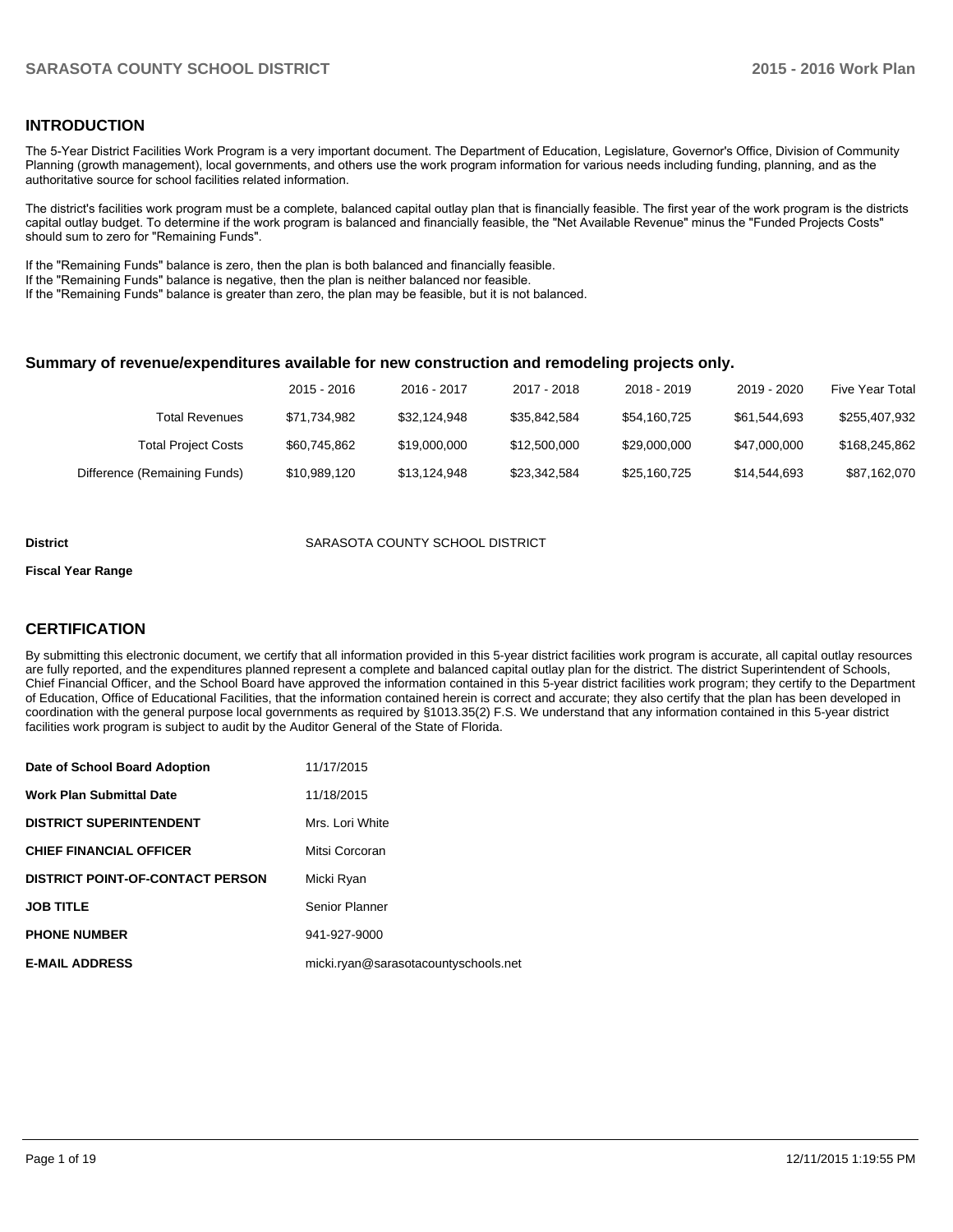# **Expenditures**

#### **Expenditure for Maintenance, Repair and Renovation from 1.50-Mills and PECO**

Annually, prior to the adoption of the district school budget, each school board must prepare a tentative district facilities work program that includes a schedule of major repair and renovation projects necessary to maintain the educational and ancillary facilities of the district.

| Item                                                                                                                                                                                                                                                                                                                                                                                                                                                                                                                                                                                                                                                                                                                                                                                                                                                                                                                                                                                                                                                                                                                                                  | $2015 - 2016$<br><b>Actual Budget</b> | 2016 - 2017<br>Projected | 2017 - 2018<br>Projected | 2018 - 2019<br>Projected | 2019 - 2020<br>Projected | <b>Total</b> |  |  |  |  |  |
|-------------------------------------------------------------------------------------------------------------------------------------------------------------------------------------------------------------------------------------------------------------------------------------------------------------------------------------------------------------------------------------------------------------------------------------------------------------------------------------------------------------------------------------------------------------------------------------------------------------------------------------------------------------------------------------------------------------------------------------------------------------------------------------------------------------------------------------------------------------------------------------------------------------------------------------------------------------------------------------------------------------------------------------------------------------------------------------------------------------------------------------------------------|---------------------------------------|--------------------------|--------------------------|--------------------------|--------------------------|--------------|--|--|--|--|--|
| <b>HVAC</b>                                                                                                                                                                                                                                                                                                                                                                                                                                                                                                                                                                                                                                                                                                                                                                                                                                                                                                                                                                                                                                                                                                                                           | \$2,071,090                           | \$1,050,000              | \$875,000                | \$800,000                | \$750,000                | \$5,546,090  |  |  |  |  |  |
| 17TH STREET BUS DEPOT, ADMINISTRATION & INSTRUCTIONAL TV(ITV), ADULT & COMMUNITY EDUCATION, ALTA VISTA<br>Locations:<br>ELEMENTARY, ASHTON ELEMENTARY, ATWATER ELEMENTARY, BAY HAVEN SCHOOL OF BASICS PLUS, BOOKER MIDDLE,<br>BOOKER SENIOR HIGH, BRENTWOOD ELEMENTARY, BROOKSIDE MIDDLE, CONSTRUCTION AND FACILITIES DEPARTMENT.<br>CRANBERRY ELEMENTARY, EDUCATION SERVICES CENTER, EMMA E BOOKER ELEMENTARY, ENGLEWOOD ELEMENTARY,<br>FRUITVILLE ELEMENTARY, GARDEN ELEMENTARY, GLENALLEN ELEMENTARY, GOCIO ELEMENTARY, GULF GATE ELEMENTARY,<br>HERON CREEK MIDDLE, LAKEVIEW ELEMENTARY, LAMARQUE ELEMENTARY, LAUREL NOKOMIS SCHOOL, MCINTOSH MIDDLE,<br>NORTH PORT SENIOR HIGH, OAK PARK SCHOOL, PHILLIPPI SHORES ELEMENTARY, PINE VIEW SCHOOL, RIVERVIEW SENIOR<br>HIGH, SARASOTA MIDDLE, SARASOTA SENIOR HIGH, SARASOTA TECHNICAL INSTITUTE, SOUTH COUNTY BUS DEPOT,<br>SOUTHSIDE ELEMENTARY, SUNCOAST POLYTECHNICAL HIGH SCHOOL, TATUM RIDGE ELEMENTARY, TAYLOR RANCH<br>ELEMENTARY, TOLEDO BLADE ELEMENTARY, TRIAD, TUTTLE ELEMENTARY, VENICE ELEMENTARY, VENICE MIDDLE, VENICE<br>SENIOR HIGH. WILKINSON ELEMENTARY. WOODLAND MIDDLE SCHOOL |                                       |                          |                          |                          |                          |              |  |  |  |  |  |
| Flooring                                                                                                                                                                                                                                                                                                                                                                                                                                                                                                                                                                                                                                                                                                                                                                                                                                                                                                                                                                                                                                                                                                                                              | \$1,362,550                           | \$1,000,000              | \$1,000,000              | \$1,000,000              | \$1,000,000              | \$5,362,550  |  |  |  |  |  |
| 17TH STREET BUS DEPOT, ADMINISTRATION & INSTRUCTIONAL TV(ITV), ADULT & COMMUNITY EDUCATION, ALTA VISTA<br>Locations:<br>ELEMENTARY, ASHTON ELEMENTARY, ATWATER ELEMENTARY, BAY HAVEN SCHOOL OF BASICS PLUS, BOOKER MIDDLE,<br>BOOKER SENIOR HIGH, BRENTWOOD ELEMENTARY, BROOKSIDE MIDDLE, CONSTRUCTION AND FACILITIES DEPARTMENT,<br>CRANBERRY ELEMENTARY, EDUCATION SERVICES CENTER, EMMA E BOOKER ELEMENTARY, ENGLEWOOD ELEMENTARY,<br>FRUITVILLE ELEMENTARY. GARDEN ELEMENTARY. GLENALLEN ELEMENTARY. GOCIO ELEMENTARY. GULF GATE ELEMENTARY.<br>HERON CREEK MIDDLE, LAKEVIEW ELEMENTARY, LAMARQUE ELEMENTARY, LAUREL NOKOMIS SCHOOL, MCINTOSH MIDDLE,<br>NORTH PORT SENIOR HIGH, OAK PARK SCHOOL, PHILLIPPI SHORES ELEMENTARY, PINE VIEW SCHOOL, RIVERVIEW SENIOR<br>HIGH, SARASOTA MIDDLE, SARASOTA SENIOR HIGH, SARASOTA TECHNICAL INSTITUTE, SOUTH COUNTY BUS DEPOT,<br>SOUTHSIDE ELEMENTARY, SUNCOAST POLYTECHNICAL HIGH SCHOOL, TATUM RIDGE ELEMENTARY, TAYLOR RANCH<br>ELEMENTARY, TOLEDO BLADE ELEMENTARY, TRIAD, TUTTLE ELEMENTARY, VENICE ELEMENTARY, VENICE MIDDLE, VENICE<br>SENIOR HIGH, WILKINSON ELEMENTARY, WOODLAND MIDDLE SCHOOL |                                       |                          |                          |                          |                          |              |  |  |  |  |  |
| Roofing                                                                                                                                                                                                                                                                                                                                                                                                                                                                                                                                                                                                                                                                                                                                                                                                                                                                                                                                                                                                                                                                                                                                               | \$2.390.218                           | \$1,650,740              | \$1,643,361              | \$1,636,344              | \$1,629,671              | \$8,950,334  |  |  |  |  |  |
| 17TH STREET BUS DEPOT, ADMINISTRATION & INSTRUCTIONAL TV(ITV), ADULT & COMMUNITY EDUCATION, ALTA VISTA<br>Locations:<br>ELEMENTARY, ASHTON ELEMENTARY, ATWATER ELEMENTARY, BAY HAVEN SCHOOL OF BASICS PLUS, BOOKER MIDDLE,<br>BOOKER SENIOR HIGH, BRENTWOOD ELEMENTARY, BROOKSIDE MIDDLE, CONSTRUCTION AND FACILITIES DEPARTMENT,<br>CRANBERRY ELEMENTARY, EDUCATION SERVICES CENTER, EMMA E BOOKER ELEMENTARY, ENGLEWOOD ELEMENTARY,<br>FRUITVILLE ELEMENTARY, GARDEN ELEMENTARY, GLENALLEN ELEMENTARY, GOCIO ELEMENTARY, GULF GATE ELEMENTARY,<br>HERON CREEK MIDDLE, LAKEVIEW ELEMENTARY, LAMARQUE ELEMENTARY, LAUREL NOKOMIS SCHOOL, MCINTOSH MIDDLE,<br>NORTH PORT SENIOR HIGH, OAK PARK SCHOOL, PHILLIPPI SHORES ELEMENTARY, PINE VIEW SCHOOL, RIVERVIEW SENIOR<br>HIGH, SARASOTA MIDDLE, SARASOTA SENIOR HIGH, SARASOTA TECHNICAL INSTITUTE, SOUTH COUNTY BUS DEPOT,<br>SOUTHSIDE ELEMENTARY, SUNCOAST POLYTECHNICAL HIGH SCHOOL, TATUM RIDGE ELEMENTARY, TAYLOR RANCH<br>ELEMENTARY, TOLEDO BLADE ELEMENTARY, TRIAD, TUTTLE ELEMENTARY, VENICE ELEMENTARY, VENICE MIDDLE, VENICE<br>SENIOR HIGH, WILKINSON ELEMENTARY, WOODLAND MIDDLE SCHOOL |                                       |                          |                          |                          |                          |              |  |  |  |  |  |
| Safety to Life                                                                                                                                                                                                                                                                                                                                                                                                                                                                                                                                                                                                                                                                                                                                                                                                                                                                                                                                                                                                                                                                                                                                        | \$2,878,830                           | \$2,220,000              | \$2,220,000              | \$2,220,000              | \$2,220,000              | \$11,758,830 |  |  |  |  |  |
| 17TH STREET BUS DEPOT, ADMINISTRATION & INSTRUCTIONAL TV(ITV), ADULT & COMMUNITY EDUCATION, ALTA VISTA<br>Locations:<br>ELEMENTARY, ASHTON ELEMENTARY, ATWATER ELEMENTARY, BAY HAVEN SCHOOL OF BASICS PLUS, BOOKER MIDDLE,<br>BOOKER SENIOR HIGH, BRENTWOOD ELEMENTARY, BROOKSIDE MIDDLE, CONSTRUCTION AND FACILITIES DEPARTMENT,<br>CRANBERRY ELEMENTARY, EDUCATION SERVICES CENTER, EMMA E BOOKER ELEMENTARY, ENGLEWOOD ELEMENTARY,<br>FRUITVILLE ELEMENTARY, GARDEN ELEMENTARY, GLENALLEN ELEMENTARY, GOCIO ELEMENTARY, GULF GATE ELEMENTARY,<br>HERON CREEK MIDDLE, LAKEVIEW ELEMENTARY, LAMARQUE ELEMENTARY, LAUREL NOKOMIS SCHOOL, MCINTOSH MIDDLE,<br>NORTH PORT SENIOR HIGH, OAK PARK SCHOOL, PHILLIPPI SHORES ELEMENTARY, PINE VIEW SCHOOL, RIVERVIEW SENIOR<br>HIGH, SARASOTA MIDDLE, SARASOTA SENIOR HIGH, SARASOTA TECHNICAL INSTITUTE, SOUTH COUNTY BUS DEPOT,<br>SOUTHSIDE ELEMENTARY, SUNCOAST POLYTECHNICAL HIGH SCHOOL, TATUM RIDGE ELEMENTARY, TAYLOR RANCH<br>ELEMENTARY, TOLEDO BLADE ELEMENTARY, TRIAD, TUTTLE ELEMENTARY, VENICE ELEMENTARY, VENICE MIDDLE, VENICE<br>SENIOR HIGH, WILKINSON ELEMENTARY, WOODLAND MIDDLE SCHOOL | \$502,872                             | \$100,000                |                          |                          |                          | \$902,872    |  |  |  |  |  |
| Fencing                                                                                                                                                                                                                                                                                                                                                                                                                                                                                                                                                                                                                                                                                                                                                                                                                                                                                                                                                                                                                                                                                                                                               |                                       |                          | \$100,000                | \$100,000                | \$100,000                |              |  |  |  |  |  |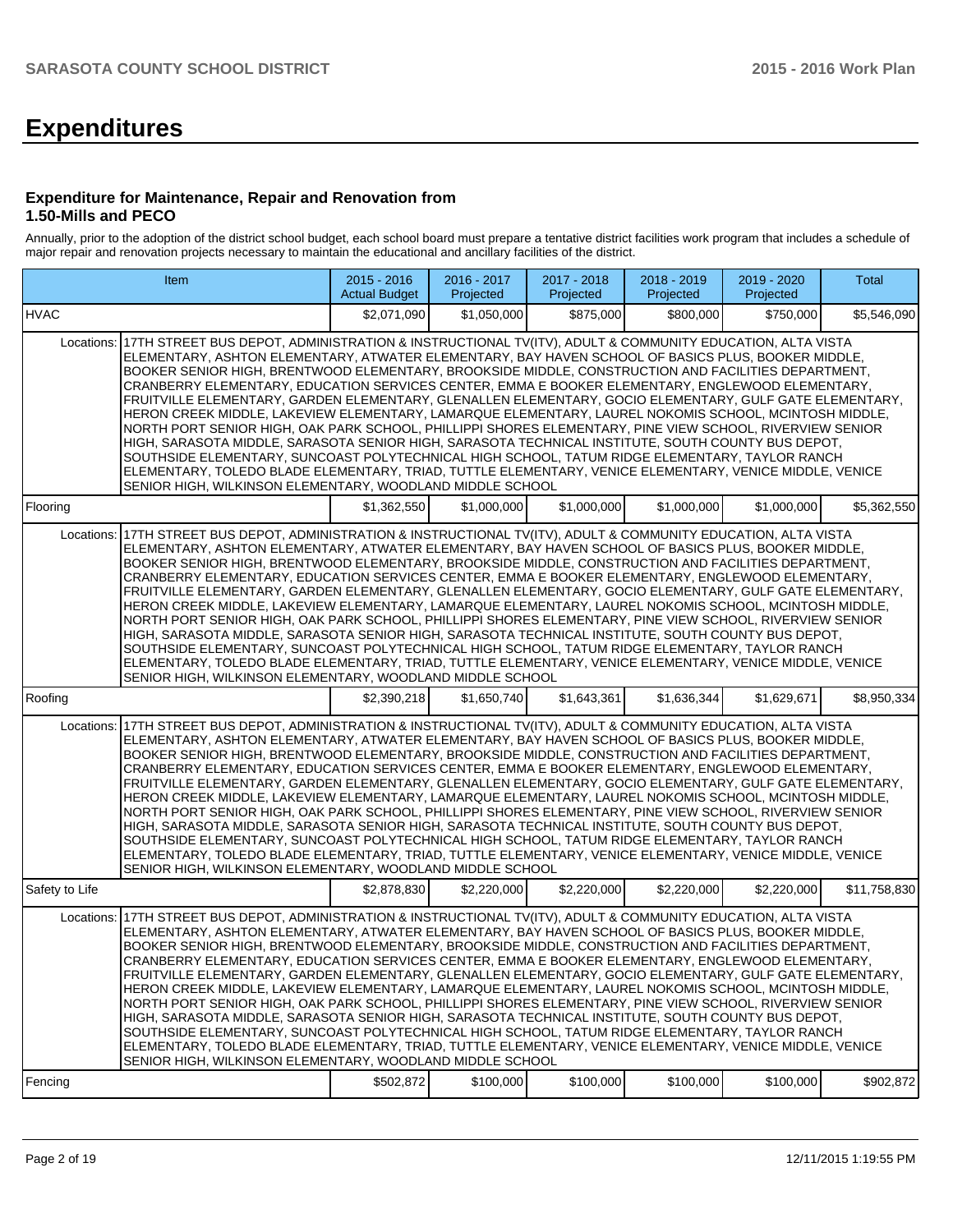|                                  | Locations: 17TH STREET BUS DEPOT. ADMINISTRATION & INSTRUCTIONAL TV(ITV). ADULT & COMMUNITY EDUCATION. ALTA VISTA<br>ELEMENTARY, ASHTON ELEMENTARY, ATWATER ELEMENTARY, BAY HAVEN SCHOOL OF BASICS PLUS, BOOKER MIDDLE,<br>BOOKER SENIOR HIGH. BRENTWOOD ELEMENTARY, BROOKSIDE MIDDLE, CONSTRUCTION AND FACILITIES DEPARTMENT.<br>CRANBERRY ELEMENTARY, EDUCATION SERVICES CENTER, EMMA E BOOKER ELEMENTARY, ENGLEWOOD ELEMENTARY.<br>FRUITVILLE ELEMENTARY, GARDEN ELEMENTARY, GLENALLEN ELEMENTARY, GOCIO ELEMENTARY, GULF GATE ELEMENTARY,<br>HERON CREEK MIDDLE, LAKEVIEW ELEMENTARY, LAMARQUE ELEMENTARY, LAUREL NOKOMIS SCHOOL, MCINTOSH MIDDLE,<br>NORTH PORT SENIOR HIGH, OAK PARK SCHOOL, PHILLIPPI SHORES ELEMENTARY, PINE VIEW SCHOOL, RIVERVIEW SENIOR<br>HIGH, SARASOTA MIDDLE, SARASOTA SENIOR HIGH, SARASOTA TECHNICAL INSTITUTE, SOUTH COUNTY BUS DEPOT,<br>SOUTHSIDE ELEMENTARY, SUNCOAST POLYTECHNICAL HIGH SCHOOL, TATUM RIDGE ELEMENTARY, TAYLOR RANCH<br>ELEMENTARY, TOLEDO BLADE ELEMENTARY, TRIAD, TUTTLE ELEMENTARY, VENICE ELEMENTARY, VENICE MIDDLE, VENICE<br>SENIOR HIGH, WILKINSON ELEMENTARY, WOODLAND MIDDLE SCHOOL |              |             |             |             |             |              |  |  |  |  |
|----------------------------------|----------------------------------------------------------------------------------------------------------------------------------------------------------------------------------------------------------------------------------------------------------------------------------------------------------------------------------------------------------------------------------------------------------------------------------------------------------------------------------------------------------------------------------------------------------------------------------------------------------------------------------------------------------------------------------------------------------------------------------------------------------------------------------------------------------------------------------------------------------------------------------------------------------------------------------------------------------------------------------------------------------------------------------------------------------------------------------------------------------------------------------------------------|--------------|-------------|-------------|-------------|-------------|--------------|--|--|--|--|
| Parking                          | \$0<br>\$0<br>\$0<br>\$0<br>\$0<br>\$0                                                                                                                                                                                                                                                                                                                                                                                                                                                                                                                                                                                                                                                                                                                                                                                                                                                                                                                                                                                                                                                                                                             |              |             |             |             |             |              |  |  |  |  |
| Locations:                       | No Locations for this expenditure.                                                                                                                                                                                                                                                                                                                                                                                                                                                                                                                                                                                                                                                                                                                                                                                                                                                                                                                                                                                                                                                                                                                 |              |             |             |             |             |              |  |  |  |  |
| Electrical                       |                                                                                                                                                                                                                                                                                                                                                                                                                                                                                                                                                                                                                                                                                                                                                                                                                                                                                                                                                                                                                                                                                                                                                    | \$0          | \$0         | \$0         | \$0         | \$0         | \$0          |  |  |  |  |
| Locations:                       | No Locations for this expenditure.                                                                                                                                                                                                                                                                                                                                                                                                                                                                                                                                                                                                                                                                                                                                                                                                                                                                                                                                                                                                                                                                                                                 |              |             |             |             |             |              |  |  |  |  |
| Fire Alarm                       |                                                                                                                                                                                                                                                                                                                                                                                                                                                                                                                                                                                                                                                                                                                                                                                                                                                                                                                                                                                                                                                                                                                                                    | \$300,000    | \$200,000   | \$150,000   | \$150,000   | \$150,000   | \$950,000    |  |  |  |  |
| Locations:                       | 17TH STREET BUS DEPOT. ADMINISTRATION & INSTRUCTIONAL TV(ITV). ADULT & COMMUNITY EDUCATION. ALTA VISTA<br>ELEMENTARY, ASHTON ELEMENTARY, ATWATER ELEMENTARY, BAY HAVEN SCHOOL OF BASICS PLUS, BOOKER MIDDLE,<br>BOOKER SENIOR HIGH, BRENTWOOD ELEMENTARY, BROOKSIDE MIDDLE, CONSTRUCTION AND FACILITIES DEPARTMENT.<br>CRANBERRY ELEMENTARY, EDUCATION SERVICES CENTER, EMMA E BOOKER ELEMENTARY, ENGLEWOOD ELEMENTARY,<br>FRUITVILLE ELEMENTARY, GARDEN ELEMENTARY, GLENALLEN ELEMENTARY, GOCIO ELEMENTARY, GULF GATE ELEMENTARY,<br>HERON CREEK MIDDLE, LAKEVIEW ELEMENTARY, LAMARQUE ELEMENTARY, LAUREL NOKOMIS SCHOOL, MCINTOSH MIDDLE,<br>NORTH PORT SENIOR HIGH, OAK PARK SCHOOL, PHILLIPPI SHORES ELEMENTARY, PINE VIEW SCHOOL, RIVERVIEW SENIOR<br>HIGH, SARASOTA MIDDLE, SARASOTA SENIOR HIGH, SARASOTA TECHNICAL INSTITUTE, SOUTH COUNTY BUS DEPOT,<br>SOUTHSIDE ELEMENTARY, SUNCOAST POLYTECHNICAL HIGH SCHOOL, TATUM RIDGE ELEMENTARY, TAYLOR RANCH<br>ELEMENTARY, TOLEDO BLADE ELEMENTARY, TRIAD, TUTTLE ELEMENTARY, VENICE ELEMENTARY, VENICE MIDDLE, VENICE<br>SENIOR HIGH, WILKINSON ELEMENTARY, WOODLAND MIDDLE SCHOOL            |              |             |             |             |             |              |  |  |  |  |
| Telephone/Intercom System        |                                                                                                                                                                                                                                                                                                                                                                                                                                                                                                                                                                                                                                                                                                                                                                                                                                                                                                                                                                                                                                                                                                                                                    | \$0          | \$0         | \$0         | \$0         | \$0         | \$0          |  |  |  |  |
|                                  | Locations: No Locations for this expenditure.                                                                                                                                                                                                                                                                                                                                                                                                                                                                                                                                                                                                                                                                                                                                                                                                                                                                                                                                                                                                                                                                                                      |              |             |             |             |             |              |  |  |  |  |
| <b>Closed Circuit Television</b> |                                                                                                                                                                                                                                                                                                                                                                                                                                                                                                                                                                                                                                                                                                                                                                                                                                                                                                                                                                                                                                                                                                                                                    | \$0          | \$0         | \$0         | \$0]        | \$0         | \$0          |  |  |  |  |
|                                  | Locations: No Locations for this expenditure.                                                                                                                                                                                                                                                                                                                                                                                                                                                                                                                                                                                                                                                                                                                                                                                                                                                                                                                                                                                                                                                                                                      |              |             |             |             |             |              |  |  |  |  |
| Paint                            |                                                                                                                                                                                                                                                                                                                                                                                                                                                                                                                                                                                                                                                                                                                                                                                                                                                                                                                                                                                                                                                                                                                                                    | \$1,487,158  | \$1,265,000 | \$1,265,000 | \$1,265,000 | \$1,265,000 | \$6,547,158  |  |  |  |  |
|                                  | Locations: 17TH STREET BUS DEPOT, ADMINISTRATION & INSTRUCTIONAL TV(ITV), ADULT & COMMUNITY EDUCATION, ALTA VISTA<br>ELEMENTARY, ASHTON ELEMENTARY, ATWATER ELEMENTARY, BAY HAVEN SCHOOL OF BASICS PLUS, BOOKER MIDDLE,<br>BOOKER SENIOR HIGH, BRENTWOOD ELEMENTARY, BROOKSIDE MIDDLE, CONSTRUCTION AND FACILITIES DEPARTMENT,<br>CRANBERRY ELEMENTARY, EDUCATION SERVICES CENTER, EMMA E BOOKER ELEMENTARY, ENGLEWOOD ELEMENTARY,<br>FRUITVILLE ELEMENTARY, GARDEN ELEMENTARY, GLENALLEN ELEMENTARY, GOCIO ELEMENTARY, GULF GATE ELEMENTARY,<br>HERON CREEK MIDDLE, LAKEVIEW ELEMENTARY, LAMARQUE ELEMENTARY, LAUREL NOKOMIS SCHOOL, MCINTOSH MIDDLE,<br>NORTH PORT SENIOR HIGH. OAK PARK SCHOOL. PHILLIPPI SHORES ELEMENTARY. PINE VIEW SCHOOL. RIVERVIEW SENIOR<br>HIGH, SARASOTA MIDDLE, SARASOTA SENIOR HIGH, SARASOTA TECHNICAL INSTITUTE, SOUTH COUNTY BUS DEPOT,<br>SOUTHSIDE ELEMENTARY, SUNCOAST POLYTECHNICAL HIGH SCHOOL, TATUM RIDGE ELEMENTARY, TAYLOR RANCH<br>ELEMENTARY, TOLEDO BLADE ELEMENTARY, TRIAD, TUTTLE ELEMENTARY, VENICE ELEMENTARY, VENICE MIDDLE, VENICE<br>SENIOR HIGH, WILKINSON ELEMENTARY, WOODLAND MIDDLE SCHOOL |              |             |             |             |             |              |  |  |  |  |
| Maintenance/Repair               |                                                                                                                                                                                                                                                                                                                                                                                                                                                                                                                                                                                                                                                                                                                                                                                                                                                                                                                                                                                                                                                                                                                                                    | \$3,609,524  | \$2,355,236 | \$2,045,498 | \$1,987,773 | \$1,882,162 | \$11,880,193 |  |  |  |  |
| Locations:                       | 17TH STREET BUS DEPOT, ADMINISTRATION & INSTRUCTIONAL TV(ITV), ADULT & COMMUNITY EDUCATION, ALTA VISTA<br>ELEMENTARY, ASHTON ELEMENTARY, ATWATER ELEMENTARY, BAY HAVEN SCHOOL OF BASICS PLUS, BOOKER MIDDLE,<br>BOOKER SENIOR HIGH, BRENTWOOD ELEMENTARY, BROOKSIDE MIDDLE, CONSTRUCTION AND FACILITIES DEPARTMENT,<br>CRANBERRY ELEMENTARY, EDUCATION SERVICES CENTER, EMMA E BOOKER ELEMENTARY, ENGLEWOOD ELEMENTARY,<br>FRUITVILLE ELEMENTARY, GARDEN ELEMENTARY, GLENALLEN ELEMENTARY, GOCIO ELEMENTARY, GULF GATE ELEMENTARY,<br>HERON CREEK MIDDLE, LAKEVIEW ELEMENTARY, LAMARQUE ELEMENTARY, LAUREL NOKOMIS SCHOOL, MCINTOSH MIDDLE,<br>NORTH PORT SENIOR HIGH, OAK PARK SCHOOL, PHILLIPPI SHORES ELEMENTARY, PINE VIEW SCHOOL, RIVERVIEW SENIOR<br>HIGH, SARASOTA MIDDLE, SARASOTA SENIOR HIGH, SARASOTA TECHNICAL INSTITUTE, SOUTH COUNTY BUS DEPOT,<br>SOUTHSIDE ELEMENTARY, SUNCOAST POLYTECHNICAL HIGH SCHOOL, TATUM RIDGE ELEMENTARY, TAYLOR RANCH<br>ELEMENTARY, TOLEDO BLADE ELEMENTARY, TRIAD, TUTTLE ELEMENTARY, VENICE ELEMENTARY, VENICE MIDDLE, VENICE<br>SENIOR HIGH, WILKINSON ELEMENTARY, WOODLAND MIDDLE SCHOOL            |              |             |             |             |             |              |  |  |  |  |
|                                  | Sub Total:                                                                                                                                                                                                                                                                                                                                                                                                                                                                                                                                                                                                                                                                                                                                                                                                                                                                                                                                                                                                                                                                                                                                         | \$14,602,242 | \$9,840,976 | \$9,298,859 | \$9,159,117 | \$8,996,833 | \$51,898,027 |  |  |  |  |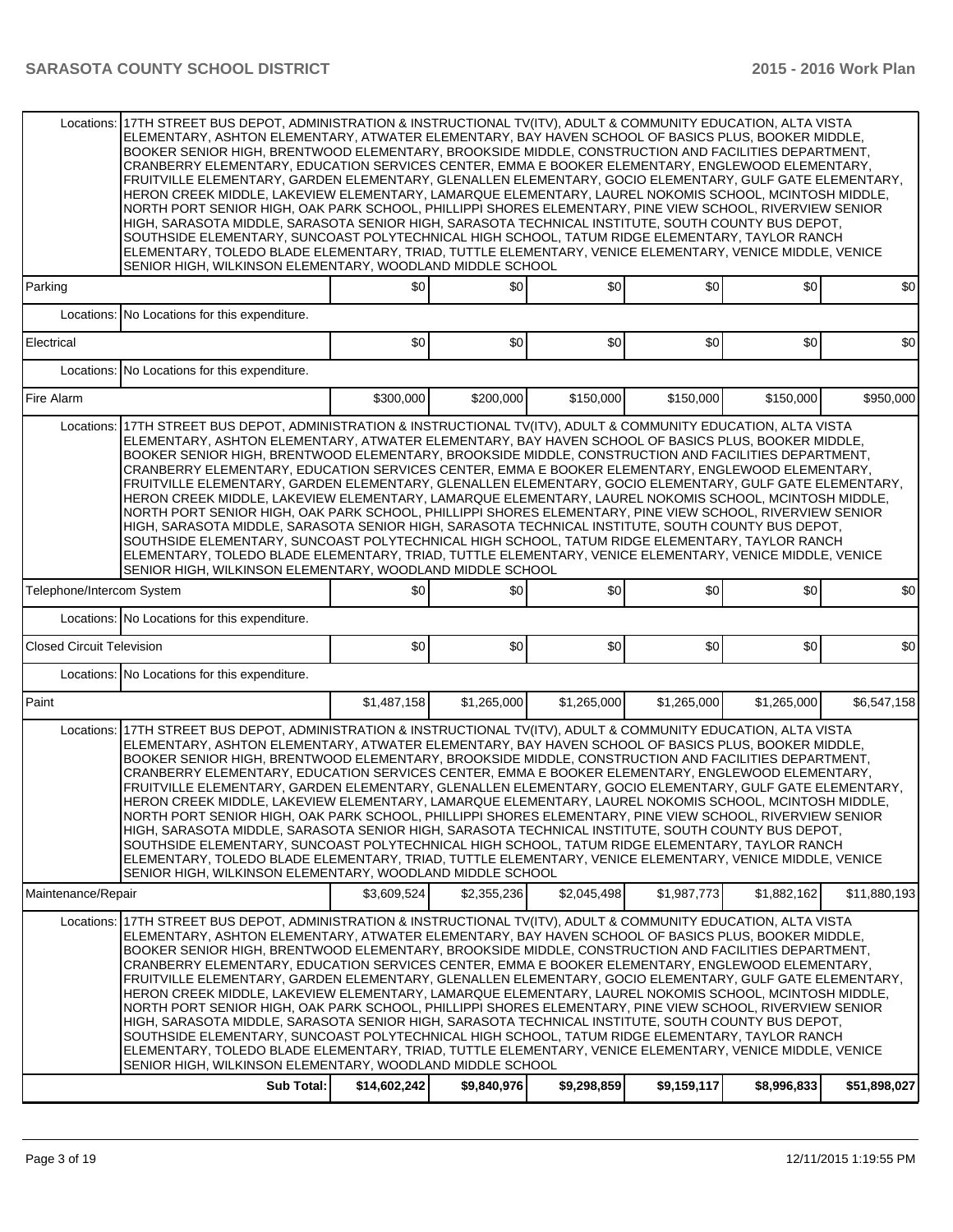| <b>PECO Maintenance Expenditures</b> | \$766,892    | \$805,236    | \$845,498    | \$887,773    | \$932,162    | \$4,237,561  |
|--------------------------------------|--------------|--------------|--------------|--------------|--------------|--------------|
| I.50 Mill Sub Total: I               | \$20,750,207 | \$11,631,740 | \$11.299.361 | \$10,967,344 | \$10.760.671 | \$65,409,323 |

| Other Items                                                                                                                                                                                                                                                                                                                                                                                                                                                                                                                                                                                                                                                                                                                                                                                                                                                                                                                                                                                                                                                                                                                                       |                                                                                                        | $2015 - 2016$<br><b>Actual Budget</b> | $2016 - 2017$<br>Projected | 2017 - 2018<br>Projected | $2018 - 2019$<br>Projected | 2019 - 2020<br>Projected | Total        |  |  |  |
|---------------------------------------------------------------------------------------------------------------------------------------------------------------------------------------------------------------------------------------------------------------------------------------------------------------------------------------------------------------------------------------------------------------------------------------------------------------------------------------------------------------------------------------------------------------------------------------------------------------------------------------------------------------------------------------------------------------------------------------------------------------------------------------------------------------------------------------------------------------------------------------------------------------------------------------------------------------------------------------------------------------------------------------------------------------------------------------------------------------------------------------------------|--------------------------------------------------------------------------------------------------------|---------------------------------------|----------------------------|--------------------------|----------------------------|--------------------------|--------------|--|--|--|
| Admin Sites Maintenance                                                                                                                                                                                                                                                                                                                                                                                                                                                                                                                                                                                                                                                                                                                                                                                                                                                                                                                                                                                                                                                                                                                           |                                                                                                        | \$325,000                             | \$0                        | \$150,000                | \$0 <sub>1</sub>           | \$0                      | \$475,000    |  |  |  |
| Locations ADMINISTRATION & INSTRUCTIONAL TV(ITV), EDUCATION SERVICES CENTER                                                                                                                                                                                                                                                                                                                                                                                                                                                                                                                                                                                                                                                                                                                                                                                                                                                                                                                                                                                                                                                                       |                                                                                                        |                                       |                            |                          |                            |                          |              |  |  |  |
| Remodeling                                                                                                                                                                                                                                                                                                                                                                                                                                                                                                                                                                                                                                                                                                                                                                                                                                                                                                                                                                                                                                                                                                                                        |                                                                                                        | \$6,589,857                           | \$2,596,000                | \$2,696,000              | \$2,696,000                | \$2,696,000              | \$17,273,857 |  |  |  |
| Locations 17TH STREET BUS DEPOT, ADMINISTRATION & INSTRUCTIONAL TV(ITV), ADULT & COMMUNITY EDUCATION, ALTA VISTA<br>ELEMENTARY, ASHTON ELEMENTARY, ATWATER ELEMENTARY, BAY HAVEN SCHOOL OF BASICS PLUS, BOOKER MIDDLE,<br>BOOKER SENIOR HIGH, BRENTWOOD ELEMENTARY, BROOKSIDE MIDDLE, CONSTRUCTION AND FACILITIES DEPARTMENT.<br>CRANBERRY ELEMENTARY, EDUCATION SERVICES CENTER, EMMA E BOOKER ELEMENTARY, ENGLEWOOD ELEMENTARY,<br>FRUITVILLE ELEMENTARY, GARDEN ELEMENTARY, GLENALLEN ELEMENTARY, GOCIO ELEMENTARY, GULF GATE<br>ELEMENTARY, HERON CREEK MIDDLE, LAKEVIEW ELEMENTARY, LAMARQUE ELEMENTARY, LAUREL NOKOMIS SCHOOL,<br>MCINTOSH MIDDLE, NORTH PORT SENIOR HIGH, OAK PARK SCHOOL, PHILLIPPI SHORES ELEMENTARY, PINE VIEW SCHOOL,<br>RIVERVIEW SENIOR HIGH, SARASOTA MIDDLE, SARASOTA SENIOR HIGH, SARASOTA TECHNICAL INSTITUTE, SOUTH COUNTY<br>BUS DEPOT, SOUTHSIDE ELEMENTARY, SUNCOAST POLYTECHNICAL HIGH SCHOOL, TATUM RIDGE ELEMENTARY, TAYLOR<br>RANCH ELEMENTARY, TOLEDO BLADE ELEMENTARY, TRIAD, TUTTLE ELEMENTARY, VENICE ELEMENTARY, VENICE MIDDLE,<br>VENICE SENIOR HIGH, WILKINSON ELEMENTARY, WOODLAND MIDDLE SCHOOL |                                                                                                        |                                       |                            |                          |                            |                          |              |  |  |  |
|                                                                                                                                                                                                                                                                                                                                                                                                                                                                                                                                                                                                                                                                                                                                                                                                                                                                                                                                                                                                                                                                                                                                                   | \$21,517,099<br>\$12,144,859<br>\$11,855,117<br>\$11,692,833<br>\$12,436,976<br>Total:<br>\$69,646,884 |                                       |                            |                          |                            |                          |              |  |  |  |

## **Local 1.50 Mill Expenditure For Maintenance, Repair and Renovation**

Anticipated expenditures expected from local funding sources over the years covered by the current work plan.

| Item                                                         | 2015 - 2016<br><b>Actual Budget</b> | 2016 - 2017<br>Projected | 2017 - 2018<br>Projected | 2018 - 2019<br>Projected | 2019 - 2020<br>Projected | <b>Total</b> |
|--------------------------------------------------------------|-------------------------------------|--------------------------|--------------------------|--------------------------|--------------------------|--------------|
| Remaining Maint and Repair from 1.5 Mills                    | \$20,750,207                        | \$11,631,740             | \$11,299,361             | \$10,967,344             | \$10,760,671             | \$65,409,323 |
| Maintenance/Repair Salaries                                  | \$1,671,475                         | \$1,696,547              | \$1,721,995              | \$1,808,095              | \$1,835,216              | \$8,733,328  |
| l School Bus Purchases                                       | \$5,611,562                         | \$3,858,750              | \$3,858,750              | \$3,858,750              | \$3,858,750              | \$21,046,562 |
| Other Vehicle Purchases                                      | \$665,825                           | \$500,000                | \$500,000                | \$500,000                | \$500,000                | \$2,665,825  |
| Capital Outlay Equipment                                     | \$754,343                           | \$600,000                | \$500,000                | \$580,000                | \$555,000                | \$2,989,343  |
| Rent/Lease Payments                                          | \$9,853,965                         | \$9,992,932              | \$9,826,787              | \$9,901,185              | \$9,868,069              | \$49,442,938 |
| <b>COP Debt Service</b>                                      | \$13,830,664                        | \$13,832,864             | \$13,836,064             | \$13,830,589             | \$13,834,826             | \$69,165,007 |
| Rent/Lease Relocatables                                      | \$0                                 | \$0                      | \$0                      | \$0                      | \$0                      | \$0          |
| <b>Environmental Problems</b>                                | \$0                                 | \$0                      | \$0                      | \$0                      | \$0                      | \$0          |
| ls.1011.14 Debt Service                                      | \$0                                 | \$0                      | \$0                      | \$0                      | \$0                      | \$0          |
| <b>Special Facilities Construction Account</b>               | \$0                                 | \$0                      | \$0                      | \$0                      | \$0                      | \$0          |
| Premiums for Property Casualty Insurance - 1011.71<br>(4a,b) | \$2,496,623                         | \$2,571,522              | \$2,648,667              | \$2,728,127              | \$2,809,971              | \$13,254,910 |
| Qualified School Construction Bonds (QSCB)                   | \$2,324,452                         | \$2,324,452              | \$2,324,452              | \$2,324,452              | \$2,324,452              | \$11,622,260 |
| Qualified Zone Academy Bonds (QZAB)                          | \$0                                 | \$0                      | \$0                      | \$0                      | \$0                      | \$0          |
| <b>Charter School Payments</b>                               | \$3,140,575                         | \$3,266,198              | \$3,396,846              | \$3,532,720              | \$3,674,029              | \$17,010,368 |
| <b>Land Purchases</b>                                        | \$686,208                           | \$0                      | \$0                      | \$0                      | \$0                      | \$686,208    |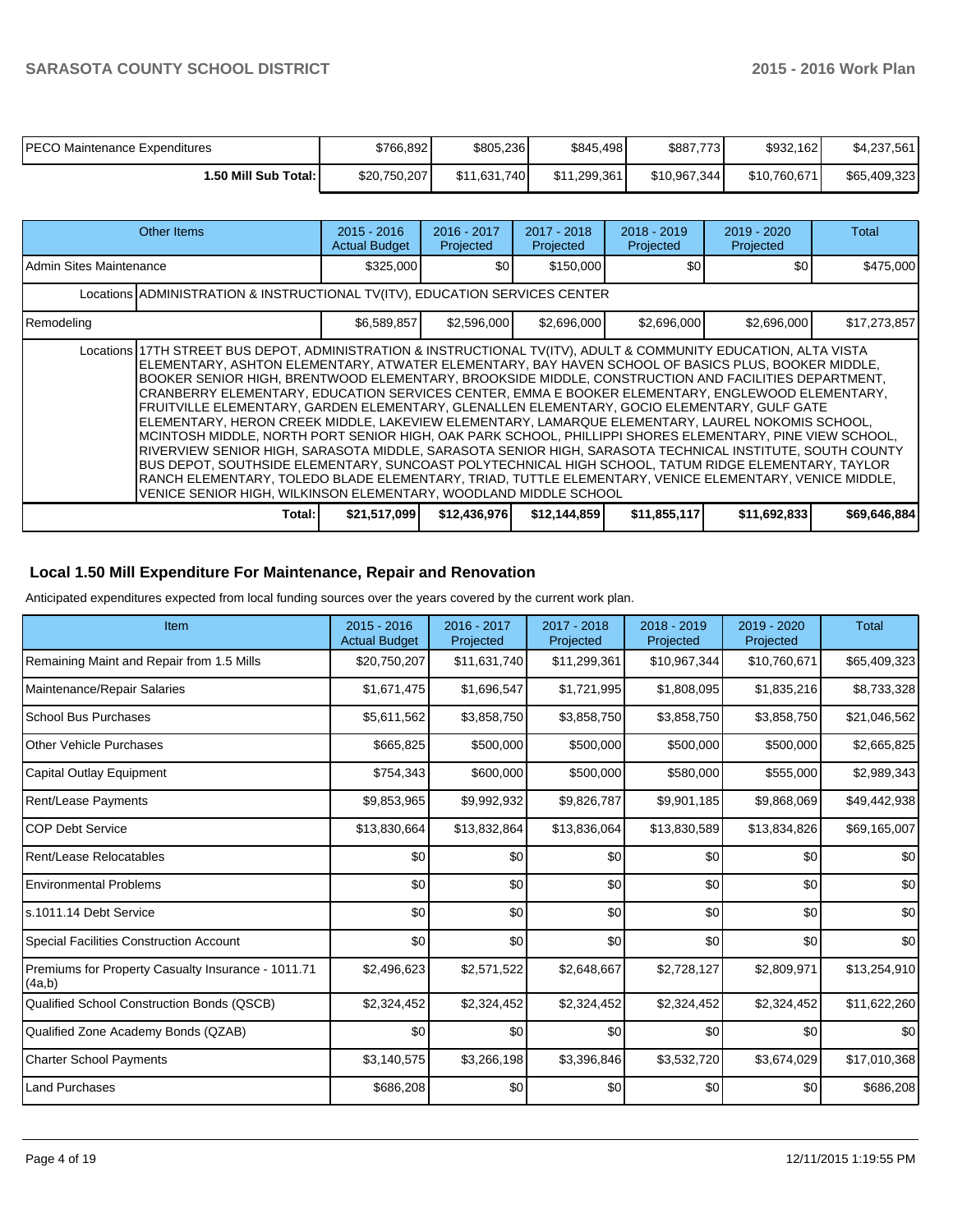| Playgrounds                               | \$231,056    | \$120,000        | \$120,000    | \$120,000    | \$120,000    | \$711,056     |
|-------------------------------------------|--------------|------------------|--------------|--------------|--------------|---------------|
| <b>Construction Departmental Expenses</b> | \$241,312    | \$151,898        | \$155,660    | \$144,514    | \$148,054    | \$841,438     |
| Self-Insurance Fund Transfer              | \$6,804,589  | \$0 <sub>0</sub> | \$0          | \$0          | \$0          | \$6,804,589   |
| Portables                                 | \$1,457,488  | \$1,291,848      | \$1,291,848  | \$1,291,848  | \$1,291,848  | \$6,624,880   |
| Technology Projects                       | \$9,032,503  | \$8,062,710      | \$11,826,621 | \$8,890,950  | \$8,905,708  | \$46,718,492  |
| Special School Maintenance                | \$14,324,740 | \$14,581,277     | \$14,842,945 | \$15,109,846 | \$15,382,085 | \$74,240,893  |
| <b>Equipment Transfer</b>                 | \$1,757,080  | \$1,669,226      | \$1,585,765  | \$1,506,476  | \$1,431,153  | \$7,949,700   |
| Local Expenditure Totals:                 | \$95,634,667 | \$76,151,964]    | \$79,735,761 | \$77,094,896 | \$77,299,832 | \$405,917,120 |

# **Revenue**

#### **1.50 Mill Revenue Source**

Schedule of Estimated Capital Outlay Revenue from each currently approved source which is estimated to be available for expenditures on the projects included in the tentative district facilities work program. All amounts are NET after considering carryover balances, interest earned, new COP's, 1011.14 and 1011.15 loans, etc. Districts cannot use 1.5-Mill funds for salaries except for those explicitly associated with maintenance/repair projects. (1011.71 (5), F.S.)

| Item                                                                              | Fund | $2015 - 2016$<br><b>Actual Value</b> | 2016 - 2017<br>Projected | 2017 - 2018<br>Projected | $2018 - 2019$<br>Projected | 2019 - 2020<br>Projected | Total             |
|-----------------------------------------------------------------------------------|------|--------------------------------------|--------------------------|--------------------------|----------------------------|--------------------------|-------------------|
| (1) Non-exempt property<br>lassessed valuation                                    |      | \$50,390,251,389                     | \$53,413,666,667         | \$56,618,486,111         | \$60,015,595,833           | \$63,616,531,250         | \$284,054,531,250 |
| $(2)$ The Millege projected for<br>discretionary capital outlay per<br>ls.1011.71 |      | 1.50                                 | 1.50                     | 1.50                     | 1.50                       | 1.50                     |                   |
| (3) Full value of the 1.50-Mill<br>discretionary capital outlay per<br>Is.1011.71 |      | \$84,655,622                         | \$89,734,960             | \$95,119,057             | \$100,826,201              | \$106,875,773            | \$477,211,613     |
| $(4)$ Value of the portion of the 1.50<br>-Mill ACTUALLY levied                   | 370  | \$72,561,962                         | \$76,915,680             | \$81,530,620             | \$86,422,458               | \$91,607,805             | \$409,038,525     |
| $(5)$ Difference of lines $(3)$ and $(4)$                                         |      | \$12,093,660                         | \$12,819,280             | \$13,588,437             | \$14,403,743               | \$15,267,968             | \$68,173,088      |

# **PECO Revenue Source**

The figure in the row designated "PECO Maintenance" will be subtracted from funds available for new construction because PECO maintenance dollars cannot be used for new construction.

| <b>Item</b>                          | Fund | $2015 - 2016$<br><b>Actual Budget</b> | 2016 - 2017<br>Projected | 2017 - 2018<br>Projected | $2018 - 2019$<br>Projected | 2019 - 2020<br>Projected | <b>Total</b> |
|--------------------------------------|------|---------------------------------------|--------------------------|--------------------------|----------------------------|--------------------------|--------------|
| <b>IPECO New Construction</b>        | 340  | \$3,000,000                           | \$0                      | \$0                      | \$0                        | \$0                      | \$3,000,000  |
| <b>PECO Maintenance Expenditures</b> |      | \$766.892                             | \$805.236                | \$845.498                | \$887.773                  | \$932.162                | \$4.237.561  |
|                                      |      | \$3,766,892                           | \$805,236                | \$845,498                | \$887.773                  | \$932,162                | \$7,237,561  |

# **CO & DS Revenue Source**

Revenue from Capital Outlay and Debt Service funds.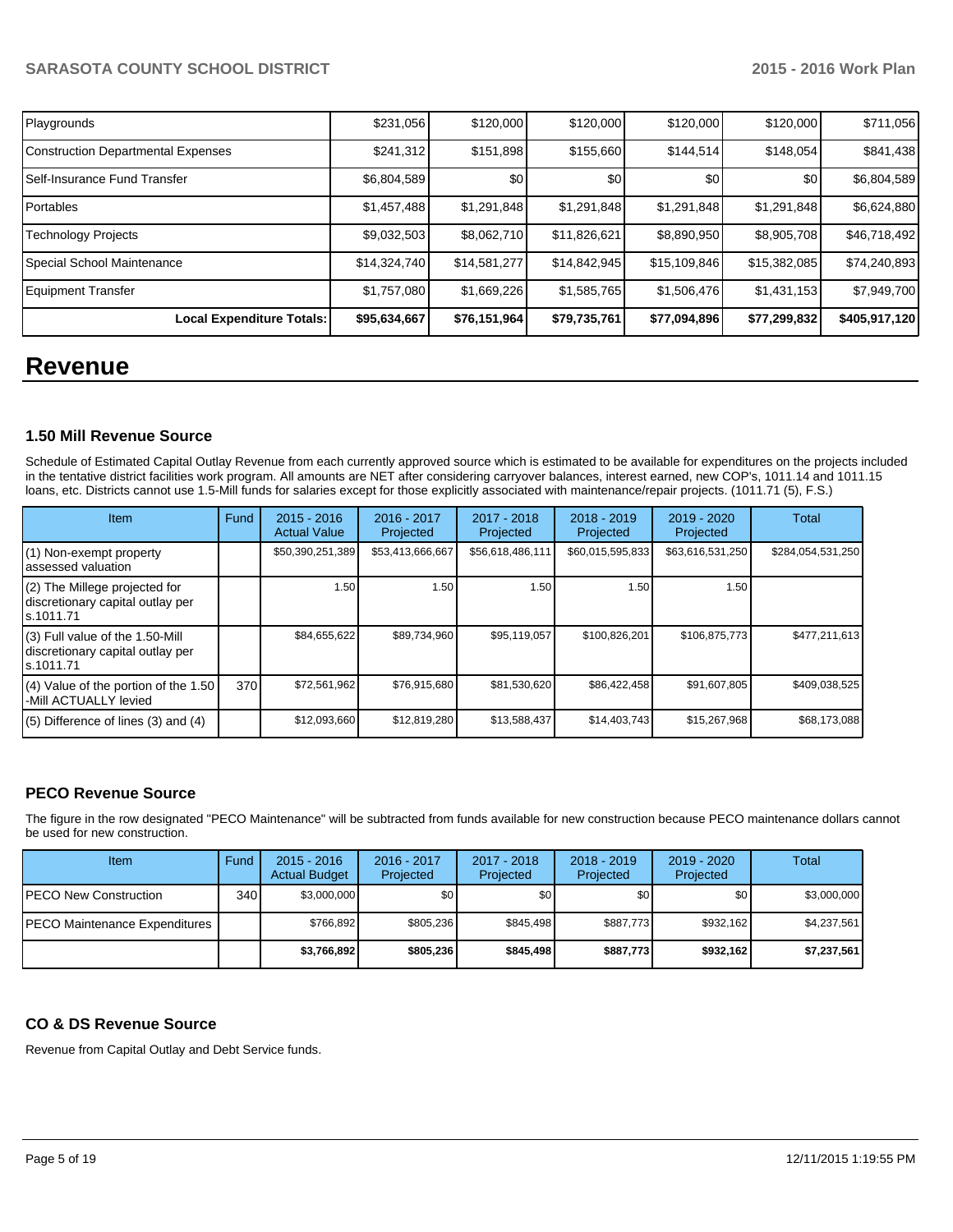| <b>Item</b>                                     | Fund | $2015 - 2016$<br><b>Actual Budget</b> | 2016 - 2017<br>Projected | 2017 - 2018<br>Projected | $2018 - 2019$<br>Projected | 2019 - 2020<br>Projected | Total     |
|-------------------------------------------------|------|---------------------------------------|--------------------------|--------------------------|----------------------------|--------------------------|-----------|
| CO & DS Cash Flow-through<br><b>Distributed</b> | 360  | \$185.340                             | \$185,340                | \$185.340                | \$185.340                  | \$185.340                | \$926,700 |
| CO & DS Interest on<br>Undistributed CO         | 360  | \$12.655                              | \$12,655                 | \$12,655                 | \$12,655                   | \$12.655                 | \$63,275  |
|                                                 |      | \$197.995                             | \$197,995                | \$197.995                | \$197.995                  | \$197.995                | \$989,975 |

### **Fair Share Revenue Source**

Nothing reported for this section. All legally binding commitments for proportionate fair-share mitigation for impacts on public school facilities must be included in the 5-year district work program.

# **Sales Surtax Referendum**

Specific information about any referendum for a 1-cent or ½-cent surtax referendum during the previous year.

No **Did the school district hold a surtax referendum during the past fiscal year 2014 - 2015?**

# **Additional Revenue Source**

Any additional revenue sources

| Item                                                                                                   | $2015 - 2016$<br><b>Actual Value</b> | 2016 - 2017<br>Projected | $2017 - 2018$<br>Projected | $2018 - 2019$<br>Projected | $2019 - 2020$<br>Projected | Total        |
|--------------------------------------------------------------------------------------------------------|--------------------------------------|--------------------------|----------------------------|----------------------------|----------------------------|--------------|
| Proceeds from a s.1011.14/15 F.S. Loans                                                                | \$0                                  | \$0                      | \$0                        | \$0                        | \$0                        | \$0          |
| District Bonds - Voted local bond<br>referendum proceeds per s.9, Art VII<br><b>State Constitution</b> | \$0                                  | \$0                      | \$0                        | \$0                        | \$0                        | \$0          |
| Proceeds from Special Act Bonds                                                                        | \$0                                  | \$0                      | \$0                        | \$0                        | \$0                        | \$0          |
| Estimated Revenue from CO & DS Bond<br>Sale                                                            | \$0                                  | \$0                      | \$0                        | \$0                        | \$0                        | \$0          |
| Proceeds from Voted Capital<br>Improvements millage                                                    | \$0                                  | \$0                      | \$0                        | \$0                        | \$0                        | \$0          |
| Other Revenue for Other Capital Projects                                                               | \$1,497,893                          | \$1,497,893              | \$1,497,893                | \$1,497,893                | \$1,497,893                | \$7,489,465  |
| Proceeds from 1/2 cent sales surtax<br>authorized by school board                                      | \$0                                  | \$0                      | \$0                        | \$0                        | \$0                        | \$0          |
| Proceeds from local governmental<br>infrastructure sales surtax                                        | \$18,072,057                         | \$18,614,219             | \$19,172,645               | \$19,747,825               | \$20,340,259               | \$95,947,005 |
| Proceeds from Certificates of<br>Participation (COP's) Sale                                            | \$0                                  | \$0                      | \$0                        | \$0                        | \$0                        | \$0          |
| Classrooms First Bond proceeds amount<br>authorized in FY 1997-98                                      | \$0                                  | \$0                      | \$0                        | \$0                        | \$0                        | \$0          |
| <b>Classrooms for Kids</b>                                                                             | \$0                                  | \$0                      | \$0                        | \$0                        | \$0                        | \$0          |
| <b>District Equity Recognition</b>                                                                     | \$0                                  | \$0                      | \$0                        | \$0                        | \$0                        | \$0          |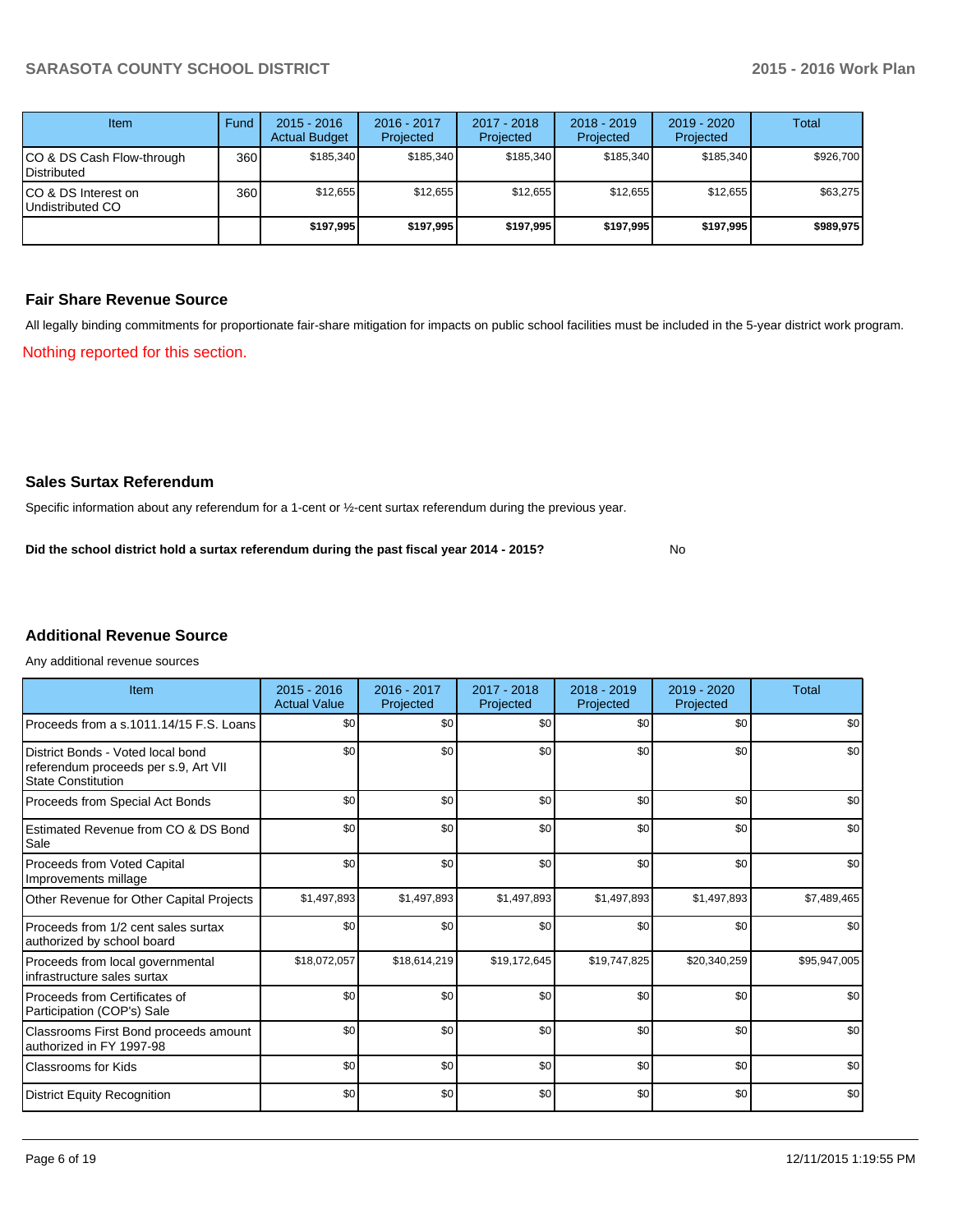| <b>Federal Grants</b>                                                                                                     | \$0          | \$0          | \$0          | \$0          | \$0          | \$0           |
|---------------------------------------------------------------------------------------------------------------------------|--------------|--------------|--------------|--------------|--------------|---------------|
| Proportionate share mitigation (actual<br>cash revenue only, not in kind donations)                                       | \$0          | \$0          | \$0          | \$0          | \$0          | \$0           |
| Impact fees received                                                                                                      | \$0          | \$0          | \$0          | \$0          | \$0          | \$0           |
| Private donations                                                                                                         | \$0          | \$0          | \$0          | \$0          | \$0          | \$0           |
| Grants from local governments or not-for-<br>profit organizations                                                         | \$0          | \$0          | \$0          | \$0          | \$0          | \$0           |
| Interest, Including Profit On Investment                                                                                  | \$100,000    | \$100,000    | \$100,000    | \$100,000    | \$100,000    | \$500,000     |
| Revenue from Bonds pledging proceeds<br>from 1 cent or 1/2 cent Sales Surtax                                              | \$0          | \$0          | \$0          | \$0          | \$0          | \$0           |
| <b>Total Fund Balance Carried Forward</b>                                                                                 | \$71,939,742 | \$10,951,125 | \$13,079,192 | \$23,289,450 | \$25,100,573 | \$144,360,082 |
| General Capital Outlay Obligated Fund<br><b>Balance Carried Forward From Total</b><br><b>Fund Balance Carried Forward</b> | \$0          | \$0          | \$0          | \$0          | \$0          | \$0           |
| <b>Special Facilities Construction Account</b>                                                                            | \$0          | \$0          | \$0          | \$0          | \$0          | \$0           |
| One Cent - 1/2 Cent Sales Surtax Debt<br>Service From Total Fund Balance Carried<br>Forward                               | \$0          | \$0          | \$0          | \$0          | \$0          | \$0           |
| Capital Outlay Projects Funds Balance<br>Carried Forward From Total Fund<br><b>Balance Carried Forward</b>                | \$0          | \$0          | \$0          | \$0          | \$0          | \$0           |
| <b>Subtotal</b>                                                                                                           | \$91,609,692 | \$31,163,237 | \$33,849,730 | \$44,635,168 | \$47,038,725 | \$248,296,552 |

# **Total Revenue Summary**

| <b>Item Name</b>                                           | $2015 - 2016$<br><b>Budget</b> | 2016 - 2017<br>Projected | 2017 - 2018<br>Projected | $2018 - 2019$<br>Projected | 2019 - 2020<br>Projected | <b>Five Year Total</b> |
|------------------------------------------------------------|--------------------------------|--------------------------|--------------------------|----------------------------|--------------------------|------------------------|
| Local 1.5 Mill Discretionary Capital Outlay<br>l Revenue   | \$72,561,962                   | \$76,915,680             | \$81,530,620             | \$86,422,458               | \$91,607,805             | \$409,038,525          |
| PECO and 1.5 Mill Maint and Other 1.5<br>Mill Expenditures | (S95, 634, 667)                | (S76, 151, 964)          | (\$79,735,761)           | (\$77,094,896)             | (S77, 299, 832)          | $(\$405,917,120)$      |
| IPECO Maintenance Revenue                                  | \$766.892                      | \$805,236                | \$845.498                | \$887.773                  | \$932,162                | \$4,237,561            |
| <b>Available 1.50 Mill for New</b><br><b>Construction</b>  | (\$23,072,705)                 | \$763.716                | \$1,794,859              | \$9,327,562                | \$14,307,973             | \$3,121,405            |

| <b>Item Name</b>                 | $2015 - 2016$<br><b>Budget</b> | $2016 - 2017$<br>Projected | 2017 - 2018<br>Projected | $2018 - 2019$<br>Projected | 2019 - 2020<br>Projected | <b>Five Year Total</b> |
|----------------------------------|--------------------------------|----------------------------|--------------------------|----------------------------|--------------------------|------------------------|
| ICO & DS Revenue                 | \$197,995                      | \$197,995                  | \$197,995                | \$197,995                  | \$197,995                | \$989,975              |
| IPECO New Construction Revenue   | \$3,000,000                    | \$0                        | \$0                      | \$0                        | \$0                      | \$3,000,000            |
| <b>Other/Additional Revenue</b>  | \$91,609,692                   | \$31.163.237               | \$33,849,730             | \$44,635,168               | \$47,038,725             | \$248,296,552          |
| <b>Total Additional Revenuel</b> | \$94,807,687                   | \$31,361,232               | \$34,047,725             | \$44,833,163               | \$47,236,720             | \$252,286,527          |
| <b>Total Available Revenue</b>   | \$71,734,982                   | \$32,124,948               | \$35,842,584             | \$54,160,725               | \$61,544,693             | \$255,407,932          |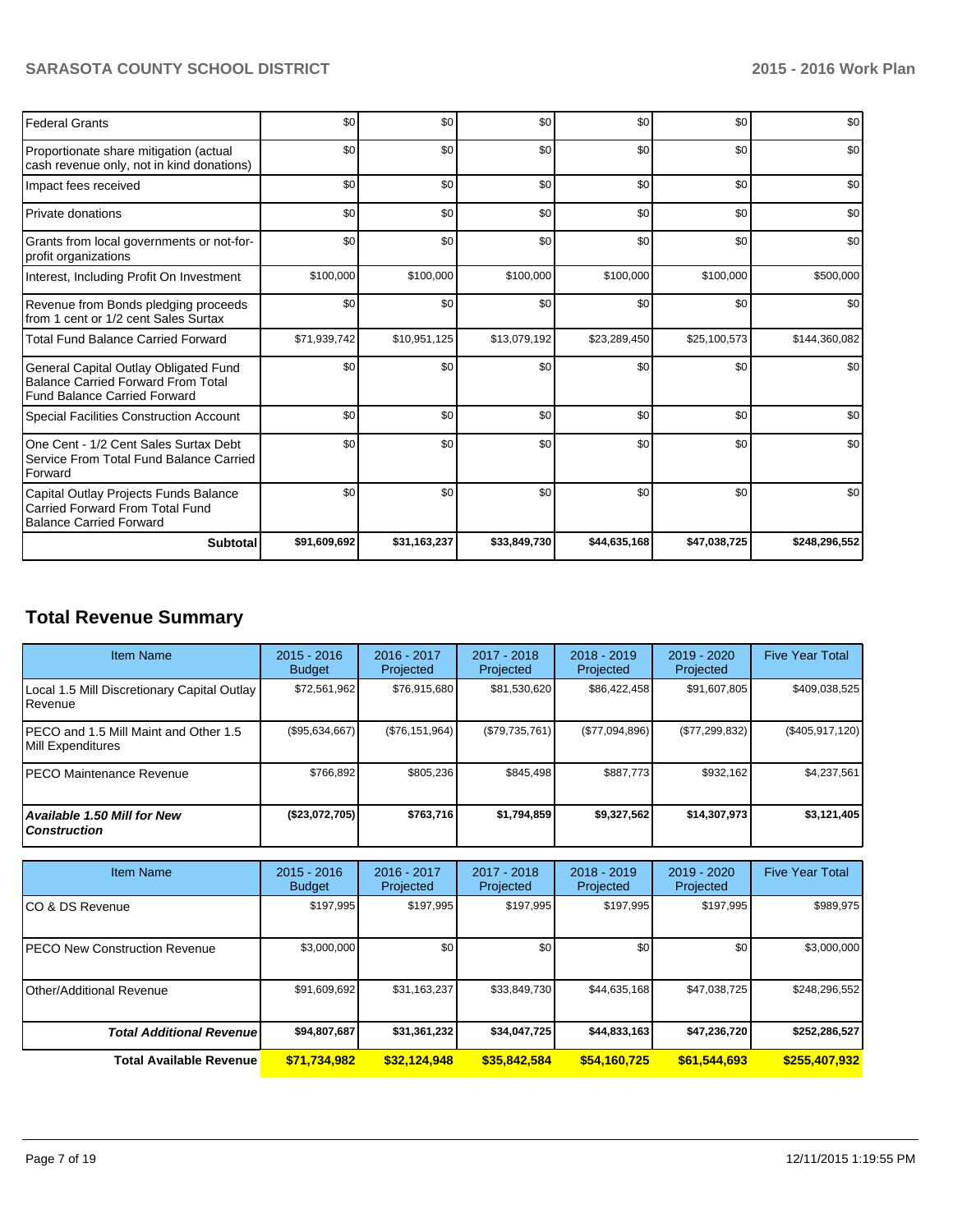# **Project Schedules**

# **Capacity Project Schedules**

A schedule of capital outlay projects necessary to ensure the availability of satisfactory classrooms for the projected student enrollment in K-12 programs.

| <b>Project Description</b>            | Location                  |                          | $2015 - 2016$ | 2016 - 2017 | 2017 - 2018  | $2018 - 2019$ | 2019 - 2020  | <b>Total</b>     | Funded |
|---------------------------------------|---------------------------|--------------------------|---------------|-------------|--------------|---------------|--------------|------------------|--------|
| New elementary<br>school - Venice, FL | Location not<br>specified | Planned<br>Cost:         | \$0           | \$0         | \$0]         | \$0           | \$40,000,000 | \$40,000,000 Yes |        |
|                                       | <b>Student Stations:</b>  |                          | 0             |             |              |               |              |                  |        |
|                                       |                           | <b>Total Classrooms:</b> | $\Omega$      |             | $\Omega$     |               |              |                  |        |
|                                       |                           | Gross Sq Ft:             | $\Omega$      |             | $\Omega$     |               | 100,000      | 100,000          |        |
|                                       |                           | <b>Planned Cost:</b>     | \$0           | \$0         | \$0          | \$0           | \$40,000,000 | \$40,000,000     |        |
|                                       |                           |                          |               |             |              |               |              |                  |        |
|                                       |                           | <b>Student Stations:</b> | $\bf{0}$      |             | 0            |               |              |                  |        |
|                                       |                           | <b>Total Classrooms:</b> | 0             | ŋ           | $\Omega$     |               |              |                  |        |
|                                       |                           | Gross Sq Ft:             | 0             |             | $\mathbf{0}$ |               | 100,000      | 100,000          |        |

# **Other Project Schedules**

Major renovations, remodeling, and additions of capital outlay projects that do not add capacity to schools.

| <b>Project Description</b>                              | Location                                               | $2015 - 2016$<br><b>Actual Budget</b> | 2016 - 2017<br>Projected | 2017 - 2018<br>Projected | $2018 - 2019$<br>Projected | $2019 - 2020$<br>Projected | <b>Total</b>     | Funded |
|---------------------------------------------------------|--------------------------------------------------------|---------------------------------------|--------------------------|--------------------------|----------------------------|----------------------------|------------------|--------|
| Cafeteria Remodel/Renovation                            | <b>BRENTWOOD</b><br><b>ELEMENTARY</b>                  | \$0                                   | \$10,000,000             | \$0                      | \$0                        | \$0                        | \$10,000,000 Yes |        |
| Rebuild                                                 | <b>BOOKER SENIOR HIGH</b>                              | \$498,642                             | \$0                      | \$0                      | \$0                        | \$0                        | \$498,642 Yes    |        |
| Rebuild                                                 | VENICE SENIOR HIGH                                     | \$930.453                             | \$0                      | \$0                      | \$0                        | \$0                        | \$930,453 Yes    |        |
| <b>Final Construction Costs</b>                         | <b>SUNCOAST</b><br>POLYTECHNICAL HIGH<br><b>SCHOOL</b> | \$23,413                              | \$0                      | \$0                      | \$0                        | \$0                        | \$23,413 Yes     |        |
| Remodeling/Renovation of<br>entire campus               | SARASOTA TECHNICAL<br><b>INSTITUTE</b>                 | \$671,370                             | \$0                      | \$0                      | \$0                        | \$0                        | \$671,370 Yes    |        |
| North Port Sarasota Co. Tech.<br>Institute Construction | Location not specified                                 | \$11,252,742                          | \$0                      | \$2,500,000              | \$0                        | \$0                        | \$13,752,742 Yes |        |
| Classroom Wing                                          | <b>GOCIO ELEMENTARY</b>                                | \$0                                   | \$0                      | \$10,000,000             | \$0                        | \$0                        | \$10,000,000 Yes |        |
| Rebuild                                                 | <b>SARASOTA SENIOR</b><br><b>HIGH</b>                  | \$19,192,452                          | \$0                      | \$0                      | \$0                        | \$0                        | \$19,192,452 Yes |        |
| <b>HVAC Renovations</b>                                 | <b>VENICE MIDDLE</b>                                   | \$6,000,000                           | \$6,000,000              | \$0                      | \$0                        | \$0                        | \$12,000,000 Yes |        |
| Classroom Wing                                          | <b>ASHTON ELEMENTARY</b>                               | \$0                                   | \$0                      | \$0                      | \$14,000,000               | \$0                        | \$14,000,000 Yes |        |
| <b>HVAC Renovations</b>                                 | <b>FRUITVILLE</b><br><b>ELEMENTARY</b>                 | \$6,613,826                           | \$0                      | \$0                      | \$0                        | \$0                        | \$6,613,826 Yes  |        |
| Cafe/Art/Music<br>Remodel/Renovation                    | <b>BAY HAVEN SCHOOL</b><br>OF BASICS PLUS              | \$2.388.947                           | \$0                      | \$0                      | \$0                        | \$0                        | \$2,388,947 Yes  |        |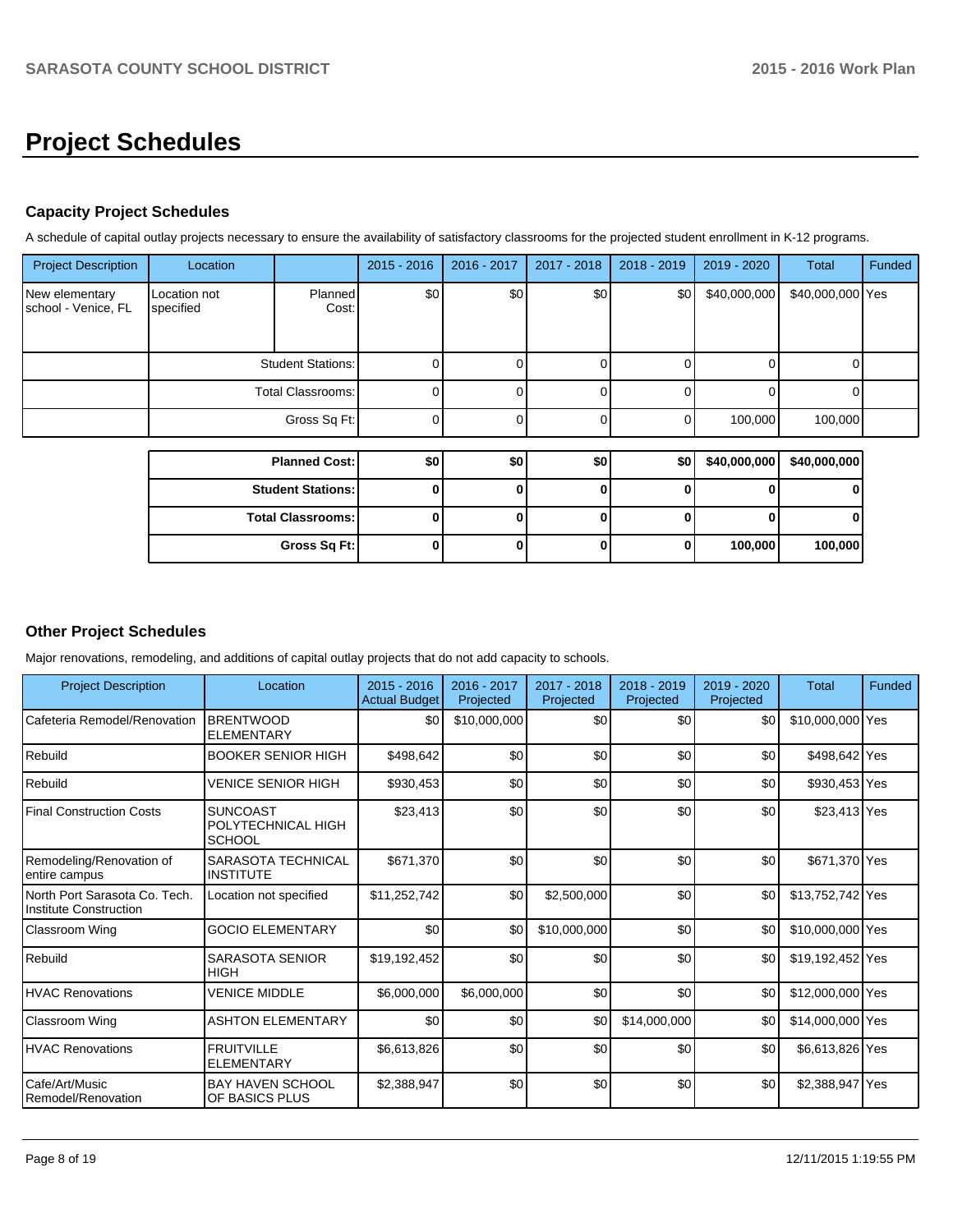| <b>IHVAC &amp; Remodel/Renovation</b> | <b>IPINE VIEW SCHOOL</b> | \$13.174.017 | \$3,000,000  | \$0 I        | \$15,000,000 | \$7,000,000 | \$38,174,017 Yes            |  |
|---------------------------------------|--------------------------|--------------|--------------|--------------|--------------|-------------|-----------------------------|--|
|                                       |                          | \$60,745,862 | \$19,000,000 | \$12,500,000 | \$29,000,000 |             | \$7,000,000   \$128,245,862 |  |

## **Additional Project Schedules**

Any projects that are not identified in the last approved educational plant survey.

Nothing reported for this section.

#### **Non Funded Growth Management Project Schedules**

Schedule indicating which projects, due to planned development, that CANNOT be funded from current revenues projected over the next five years.

Nothing reported for this section.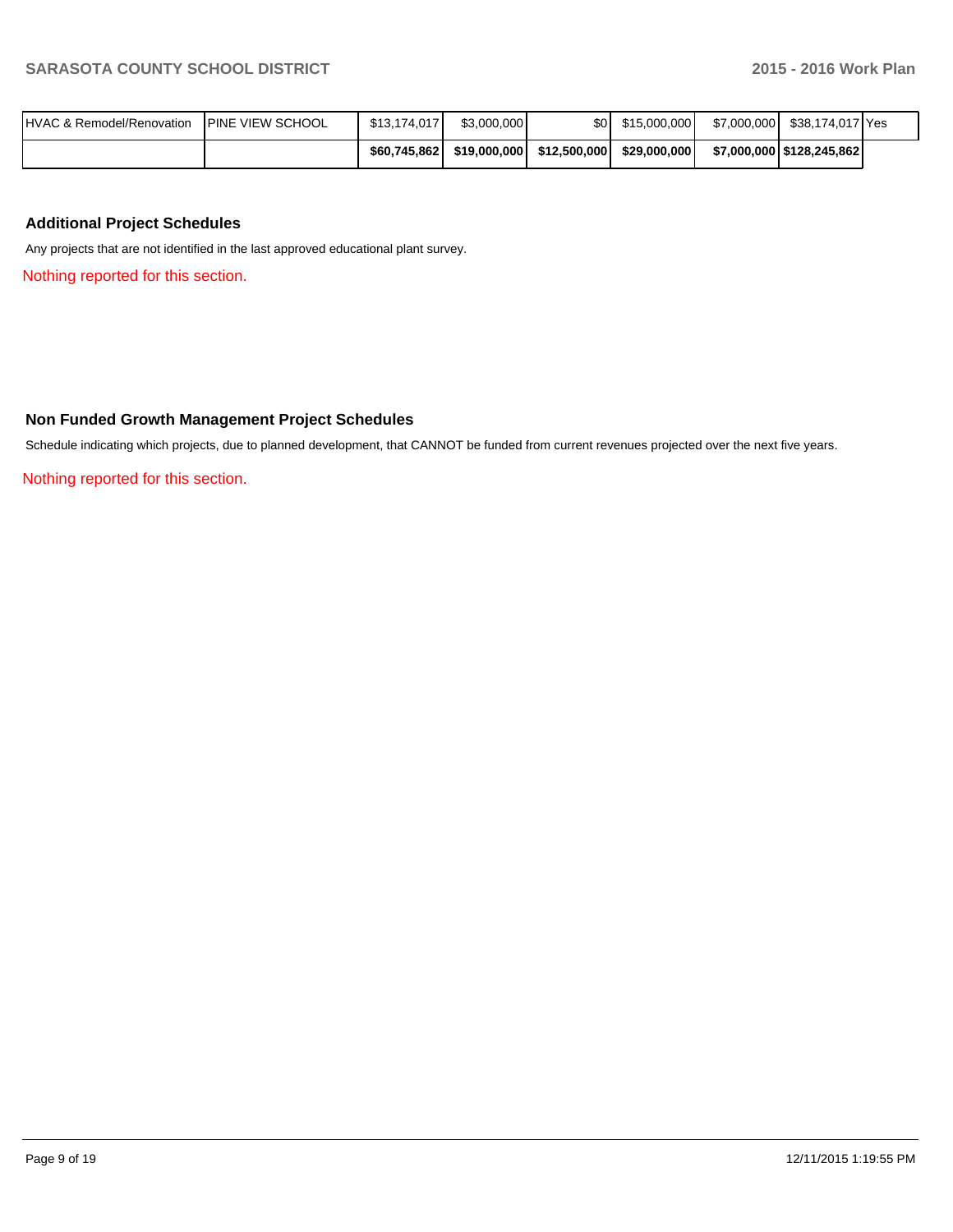# **Tracking**

# **Capacity Tracking**

| Location                                  | $2015 -$<br>2016 Satis.<br>Stu. Sta. | Actual<br>$2015 -$<br><b>2016 FISH</b><br>Capacity | Actual<br>$2014 -$<br>2015<br><b>COFTE</b> | # Class<br>Rooms | Actual<br>Average<br>$2015 -$<br>2016 Class<br><b>Size</b> | Actual<br>$2015 -$<br>2016<br><b>Utilization</b> | <b>New</b><br>Stu.<br>Capacity | <b>New</b><br>Rooms to<br>be<br>Added/Re<br>moved | Projected<br>$2019 -$<br>2020<br><b>COFTE</b> | Projected<br>$2019 -$<br>2020<br><b>Utilization</b> | Projected<br>$2019 -$<br>2020 Class<br><b>Size</b> |
|-------------------------------------------|--------------------------------------|----------------------------------------------------|--------------------------------------------|------------------|------------------------------------------------------------|--------------------------------------------------|--------------------------------|---------------------------------------------------|-----------------------------------------------|-----------------------------------------------------|----------------------------------------------------|
| <b>ALTA VISTA</b><br><b>ELEMENTARY</b>    | 848                                  | 848                                                | 629                                        | 46               | 14                                                         | 74.00 %                                          | 0                              | $\Omega$                                          | 825                                           | 97.00 %                                             | 18                                                 |
| PINE VIEW SCHOOL                          | 2,378                                | 2,140                                              | 2,149                                      | 108              | 20                                                         | 100.00%                                          | 0                              | $\Omega$                                          | 2,148                                         | 100.00%                                             | 20                                                 |
| SARASOTA SENIOR<br>HIGH                   | 2,948                                | 2,800                                              | 1,978                                      | 126              | 16                                                         | 71.00 %                                          | -600                           | -25                                               | 1,850                                         | 84.00 %                                             | 18                                                 |
| <b>BAY HAVEN SCHOOL</b><br>OF BASICS PLUS | 671                                  | 671                                                | 587                                        | 34               | 17                                                         | 87.00 %                                          | $-132$                         | -6                                                | 571                                           | 106.00%                                             | 20                                                 |
| <b>BOOKER SENIOR HIGH</b>                 | 1,616                                | 1,535                                              | 1,021                                      | 68               | 15                                                         | 66.00 %                                          | 0                              | $\Omega$                                          | 1,165                                         | 76.00 %                                             | 17                                                 |
| <b>BRENTWOOD</b><br>ELEMENTARY            | 1,043                                | 1,043                                              | 681                                        | 55               | 12                                                         | 65.00 %                                          | 0                              | $\Omega$                                          | 600                                           | 58.00 %                                             | 11                                                 |
| <b>BROOKSIDE MIDDLE</b>                   | 1,649                                | 1,484                                              | 811                                        | 71               | 11                                                         | 55.00 %                                          | 0                              | $\mathbf 0$                                       | 800                                           | 54.00 %                                             | 11                                                 |
| <b>ENGLEWOOD</b><br><b>ELEMENTARY</b>     | 698                                  | 698                                                | 529                                        | 37               | 14                                                         | 76.00 %                                          | 0                              | $\Omega$                                          | 500                                           | 72.00 %                                             | 14                                                 |
| <b>FRUITVILLE</b><br><b>ELEMENTARY</b>    | 985                                  | 985                                                | 768                                        | 55               | 14                                                         | 78.00 %                                          | 0                              | $\Omega$                                          | 770                                           | 78.00 %                                             | 14                                                 |
| <b>MCINTOSH MIDDLE</b>                    | 1,439                                | 1,295                                              | 687                                        | 62               | 11                                                         | 53.00 %                                          | 0                              | $\Omega$                                          | 750                                           | 58.00 %                                             | 12                                                 |
| PHILLIPPI SHORES<br>ELEMENTARY            | 731                                  | 731                                                | 755                                        | 39               | 19                                                         | 103.00 %                                         | 0                              | $\Omega$                                          | 730                                           | 100.00%                                             | 19                                                 |
| <b>RIVERVIEW SENIOR</b><br>HIGH           | 2,786                                | 2,646                                              | 2,303                                      | 118              | 20                                                         | 87.00 %                                          | 0                              | $\Omega$                                          | 2,380                                         | 90.00 %                                             | 20                                                 |
| <b>SOUTHSIDE</b><br><b>ELEMENTARY</b>     | 873                                  | 873                                                | 727                                        | 44               | 17                                                         | 83.00 %                                          | 0                              | $\Omega$                                          | 780                                           | 89.00 %                                             | 18                                                 |
| TUTTLE ELEMENTARY                         | 967                                  | 967                                                | 703                                        | 53               | 13                                                         | 73.00 %                                          | 0                              | $\Omega$                                          | 700                                           | 72.00 %                                             | 13                                                 |
| <b>VENICE ELEMENTARY</b>                  | 784                                  | 784                                                | 592                                        | 43               | 14                                                         | 76.00 %                                          | 0                              | $\Omega$                                          | 590                                           | 75.00 %                                             | 14                                                 |
| <b>VENICE SENIOR HIGH</b>                 | 2,207                                | 2,096                                              | 1,798                                      | 91               | 20                                                         | 86.00 %                                          | 0                              | $\Omega$                                          | 2,200                                         | 105.00%                                             | 24                                                 |
| <b>GOCIO ELEMENTARY</b>                   | 1,069                                | 1,069                                              | 667                                        | 58               | 12                                                         | 62.00 %                                          | 0                              | $\Omega$                                          | 775                                           | 72.00 %                                             | 13                                                 |
| <b>GULF GATE</b><br>ELEMENTARY            | 913                                  | 913                                                | 742                                        | 50               | 15                                                         | 81.00%                                           | 0                              | $\Omega$                                          | 750                                           | 82.00 %                                             | 15                                                 |
| <b>WILKINSON</b><br><b>ELEMENTARY</b>     | 786                                  | 786                                                | 480                                        | 44               | 11                                                         | 61.00%                                           | 0                              | $\Omega$                                          | 500                                           | 64.00%                                              | 11                                                 |
| OAK PARK SCHOOL                           | 716                                  | 716                                                | 345                                        | 64               | $5 \mid$                                                   | 48.00 %                                          | 01                             | 0                                                 | 340                                           | 47.00 %                                             | 5                                                  |
| <b>TRIAD</b>                              | 295                                  | 295                                                | 102                                        | 15               | $\overline{7}$                                             | 35.00 %                                          | $\overline{0}$                 | $\Omega$                                          | 100                                           | 34.00 %                                             | $\overline{7}$                                     |
| <b>ASHTON ELEMENTARY</b>                  | 946                                  | 946                                                | 899                                        | 52               | 17                                                         | 95.00 %                                          | $\overline{0}$                 | $\Omega$                                          | 925                                           | 98.00 %                                             | 18                                                 |
| <b>GARDEN ELEMENTARY</b>                  | 751                                  | 751                                                | 637                                        | 39               | 16                                                         | 85.00 %                                          | 0                              | $\Omega$                                          | 625                                           | 83.00 %                                             | 16                                                 |
| SARASOTA TECHNICAL<br><b>INSTITUTE</b>    | 1,755                                | 2,106                                              | 567                                        | 90               | 6 <sup>1</sup>                                             | 27.00 %                                          | 0                              | $\Omega$                                          | 325                                           | 15.00 %                                             | 4                                                  |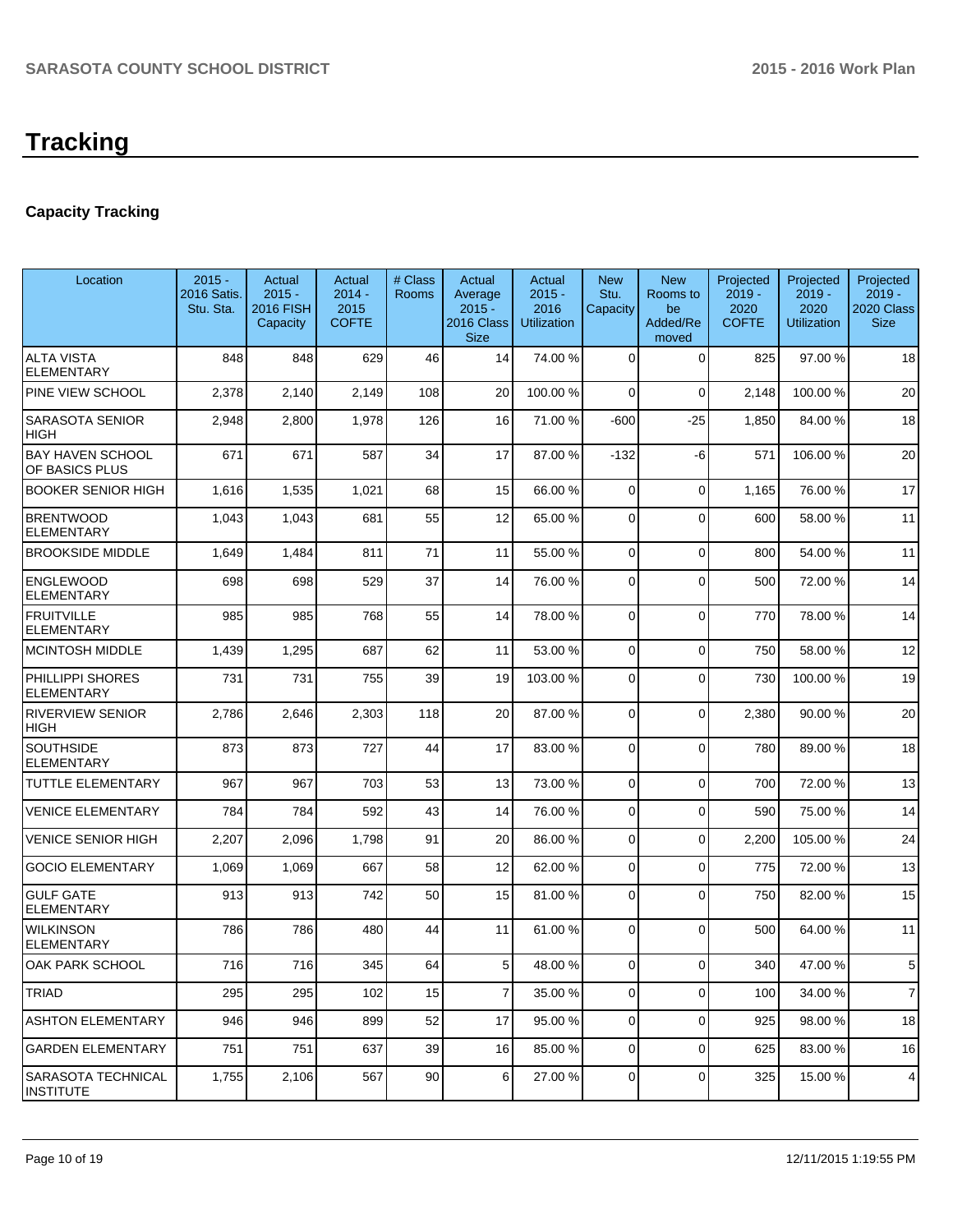| IVENICE MIDDLE                                   | 1,663  | 1,496  | 547    | 70    | 8 <sup>1</sup>  | 37.00 % | $\Omega$       | $\Omega$    | 720    | 48.00 % | 10 |
|--------------------------------------------------|--------|--------|--------|-------|-----------------|---------|----------------|-------------|--------|---------|----|
| lglenallen<br><b>IELEMENTARY</b>                 | 1,020  | 1,020  | 692    | 56    | 12              | 68.00 % | $\overline{0}$ | $\mathbf 0$ | 670    | 66.00 % | 12 |
| <b>LAKEVIEW</b><br><b>ELEMENTARY</b>             | 886    | 886    | 600    | 45    | 13              | 68.00 % | $\Omega$       | $\Omega$    | 620    | 70.00%  | 14 |
| ITAYLOR RANCH<br>IELEMENTARY                     | 933    | 933    | 633    | 50    | 13              | 68.00 % | $\Omega$       | $\Omega$    | 800    | 86.00 % | 16 |
| <b>EMMA E BOOKER</b><br>ELEMENTARY               | 936    | 936    | 557    | 51    | 11              | 60.00 % | $\Omega$       | $\Omega$    | 600    | 64.00%  | 12 |
| <b>LAUREL NOKOMIS</b><br>SCHOOL                  | 2,013  | 1,811  | 1,019  | 90    | 11              | 56.00 % | $\Omega$       | $\Omega$    | 1,070  | 59.00 % | 12 |
| <b>SARASOTA MIDDLE</b>                           | 1,654  | 1,488  | 1.277  | 70    | 18              | 86.00 % | $\Omega$       | $\mathbf 0$ | 1.215  | 82.00 % | 17 |
| <b>TOLEDO BLADE</b><br><b>IELEMENTARY</b>        | 987    | 987    | 746    | 53    | 14              | 76.00 % | $\Omega$       | $\Omega$    | 740    | 75.00 % | 14 |
| <b>BOOKER MIDDLE</b>                             | 2,011  | 1,809  | 854    | 87    | 10 <sup>1</sup> | 47.00 % | $\Omega$       | $\Omega$    | 750    | 41.00%  | 9  |
| INORTH PORT SENIOR<br>Ініgн                      | 2,992  | 2,842  | 2,166  | 127   | 17              | 76.00 % | $\Omega$       | $\Omega$    | 2,150  | 76.00 % | 17 |
| <b>HERON CREEK MIDDLE</b>                        | 1,724  | 1,551  | 864    | 75    | 12              | 56.00 % | $\Omega$       | $\Omega$    | 900    | 58.00 % | 12 |
| <b>CRANBERRY</b><br><b>IELEMENTARY</b>           | 957    | 957    | 783    | 50    | 16              | 82.00 % | $\Omega$       | $\Omega$    | 800    | 84.00%  | 16 |
| <b>ITATUM RIDGE</b><br>ELEMENTARY                | 875    | 875    | 671    | 47    | 14              | 77.00 % | $\Omega$       | $\Omega$    | 700    | 80.00%  | 15 |
| LAMARQUE<br><b>ELEMENTARY</b>                    | 1,376  | 1,376  | 811    | 73    | 11              | 59.00 % | $\Omega$       | $\Omega$    | 790    | 57.00 % | 11 |
| IWOODLAND MIDDLE<br>Ischool                      | 1,567  | 1,410  | 855    | 67    | 13              | 61.00 % | $\Omega$       | $\Omega$    | 800    | 57.00 % | 12 |
| Isuncoast<br>POLYTECHNICAL HIGH<br><b>SCHOOL</b> | 606    | 484    | 276    | 24    | 11              | 57.00 % | $\Omega$       | $\Omega$    | 600    | 124.00% | 25 |
| <b>ATWATER</b><br>ELEMENTARY                     | 1,028  | 1,028  | 723    | 55    | 13              | 70.00 % | $\Omega$       | $\Omega$    | 725    | 71.00%  | 13 |
|                                                  | 53,082 | 51,067 | 35,229 | 2,552 | 14              | 68.99 % | $-732$         | $-31$       | 36,349 | 72.21 % | 14 |

The COFTE Projected Total (36,349) for 2019 - 2020 must match the Official Forecasted COFTE Total (36,348 ) for 2019 - 2020 before this section can be completed. In the event that the COFTE Projected Total does not match the Official forecasted COFTE, then the Balanced Projected COFTE Table should be used to balance COFTE.

| Projected COFTE for 2019 - 2020 |        |  |  |  |  |  |
|---------------------------------|--------|--|--|--|--|--|
| Elementary (PK-3)               | 11,043 |  |  |  |  |  |
| Middle (4-8)                    | 14,584 |  |  |  |  |  |
| High (9-12)                     | 10,722 |  |  |  |  |  |
|                                 | 36,348 |  |  |  |  |  |

| <b>Grade Level Type</b> | <b>Balanced Projected</b><br>COFTE for 2019 - 2020 |
|-------------------------|----------------------------------------------------|
| Elementary (PK-3)       |                                                    |
| Middle $(4-8)$          |                                                    |
| High (9-12)             |                                                    |
|                         | 36,349                                             |

# **Relocatable Replacement**

Number of relocatable classrooms clearly identified and scheduled for replacement in the school board adopted financially feasible 5-year district work program.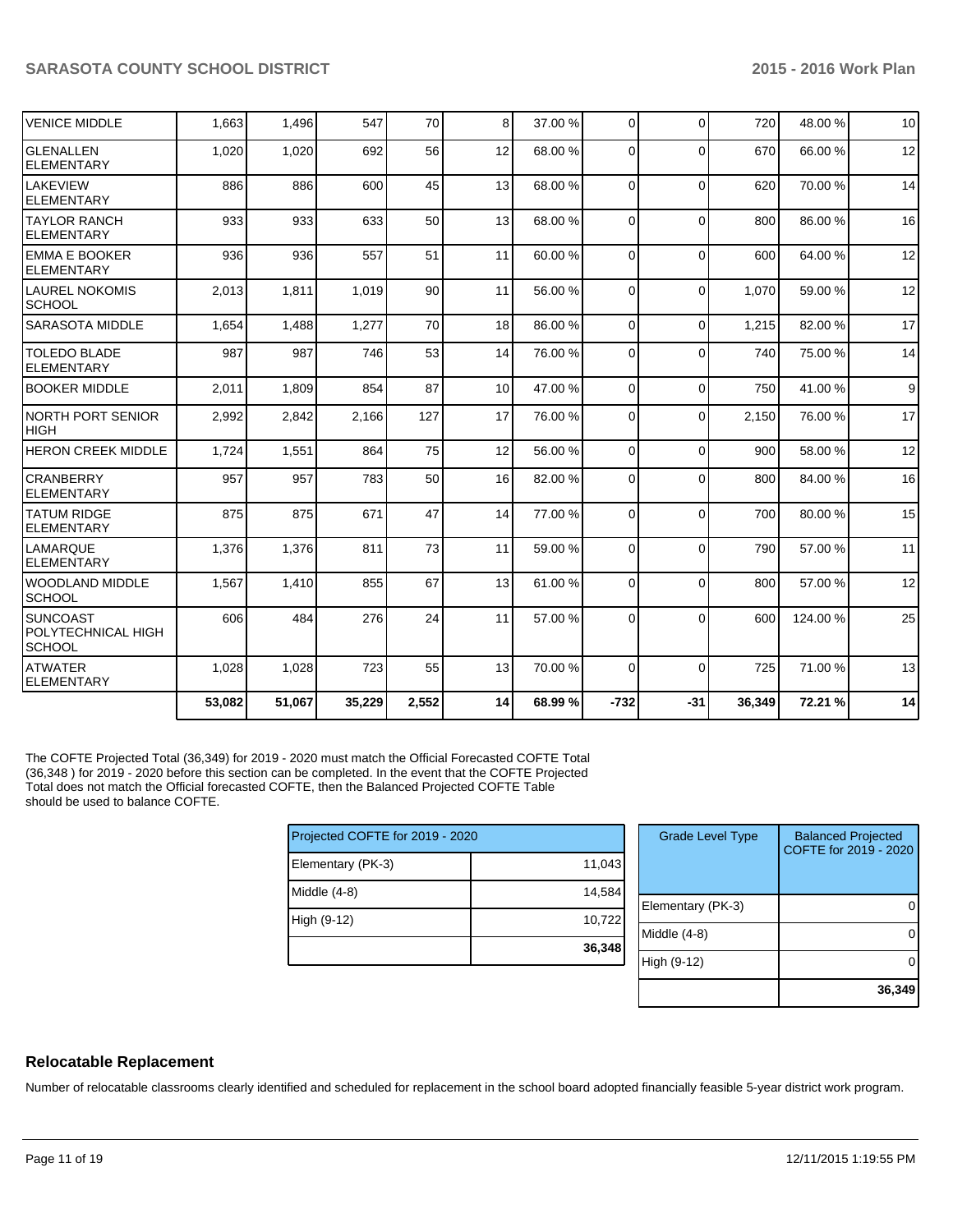| _ocation                          | 2016<br>2015 | 2016 - 2017 | $-2018$<br>2017 | $2018 - 2019$ | 2020<br>$2019 -$ | Year 5 Total |
|-----------------------------------|--------------|-------------|-----------------|---------------|------------------|--------------|
| Total Relocatable Replacements: I |              |             |                 |               |                  |              |

# **Charter Schools Tracking**

Information regarding the use of charter schools.

| Location-Type                                    | # Relocatable<br>units or<br>permanent<br>classrooms | Owner          | <b>Year Started or</b><br>Scheduled | <b>Student</b><br><b>Stations</b> | <b>Students</b><br>Enrolled | Years in<br>Contract | <b>Total Charter</b><br><b>Students</b><br>projected for<br>2019 - 2020 |
|--------------------------------------------------|------------------------------------------------------|----------------|-------------------------------------|-----------------------------------|-----------------------------|----------------------|-------------------------------------------------------------------------|
| <b>Island Village Montessori</b>                 |                                                      | 33 COMBINATION | 2001                                | 700                               | 697                         | 20                   | 697                                                                     |
| Sarasota Military Academy                        |                                                      | 49 COMBINATION | 2002                                | 1,350                             | 1,017                       | 10                   | 930                                                                     |
| Sarasota School of Arts &<br>Sciences            |                                                      | 41 COMBINATION | 1997                                | 936                               | 751                         | 15                   | 751                                                                     |
| Sarasota Suncoast Academy                        |                                                      | 32 COMBINATION | 2004                                | 515                               | 503                         | 15                   | 503                                                                     |
| Student Leadership Academy                       |                                                      | 21 COMBINATION | 2004                                | 330                               | 311                         | 15                   | 311                                                                     |
| Suncoast School of Innovative<br><b>S</b> tudies |                                                      | 20 COMBINATION | 1998                                | 532                               | 429                         | 5                    | 429                                                                     |
| Imagine School at North Port                     |                                                      | 62 COMBINATION | 2008                                | 1,270                             | 1,128                       | 5                    | 1,201                                                                   |
| Imagine School at Palmer Ranch                   |                                                      | 45 COMBINATION | 2009                                | 980                               | 436                         | 15                   | 543                                                                     |
| Strength and Knowledge at the Y                  |                                                      | 15 COMBINATION | 2011                                | 350                               | 272                         | 5                    | 272                                                                     |
| Sarasota Academy of the Arts                     |                                                      | 16 COMBINATION | 2013                                | 212                               | 222                         | 5                    | 222                                                                     |
| Sarasota Military Academy Prep<br>Academy        |                                                      | 25 COMBINATION | 2014                                | 500                               | 496                         | 5                    | 525                                                                     |
| SKY Academy of Englewood                         |                                                      | 25 COMBINATION | 2015                                | 300                               | 96                          | 5                    | 375                                                                     |
|                                                  | 384                                                  |                |                                     | 7,975                             | 6,358                       |                      | 6,759                                                                   |

#### **Special Purpose Classrooms Tracking**

The number of classrooms that will be used for certain special purposes in the current year, by facility and type of classroom, that the district will, 1), not use for educational purposes, and 2), the co-teaching classrooms that are not open plan classrooms and will be used for educational purposes.

| <b>School</b>                          | School Type | $\parallel$ # of Elementary $\parallel$ # of Middle 4-8 $\parallel$ # of High 9-12 $\parallel$<br>K-3 Classrooms | <b>Classrooms</b> | <b>Classrooms</b> | # of $ESE$<br><b>Classrooms</b> | # of Combo<br><b>Classrooms</b> | Total<br><b>Classrooms</b> |
|----------------------------------------|-------------|------------------------------------------------------------------------------------------------------------------|-------------------|-------------------|---------------------------------|---------------------------------|----------------------------|
| <b>Total Educational Classrooms: I</b> |             |                                                                                                                  |                   |                   |                                 | 0                               | $\mathbf{0}$               |
|                                        |             |                                                                                                                  |                   |                   |                                 |                                 |                            |

| School                                  | School Type                          | $\#$ of Elementary $\#$ of Middle 4-8<br>LK-3 Classrooms I | <b>Classrooms</b> | $\#$ of High 9-12<br><b>Classrooms</b> | # of $ESE$<br><b>Classrooms</b> | # of Combo<br><b>Classrooms</b> | Total<br><b>Classrooms</b> |
|-----------------------------------------|--------------------------------------|------------------------------------------------------------|-------------------|----------------------------------------|---------------------------------|---------------------------------|----------------------------|
| PHILLIPPI SHORES ELEMENTARY Co-Teaching |                                      |                                                            |                   |                                        |                                 |                                 | 2                          |
| <b>SOUTHSIDE ELEMENTARY</b>             | Co-Teaching                          |                                                            |                   |                                        |                                 |                                 | 3                          |
|                                         | <b>Total Co-Teaching Classrooms:</b> |                                                            |                   |                                        |                                 |                                 |                            |

# **Infrastructure Tracking**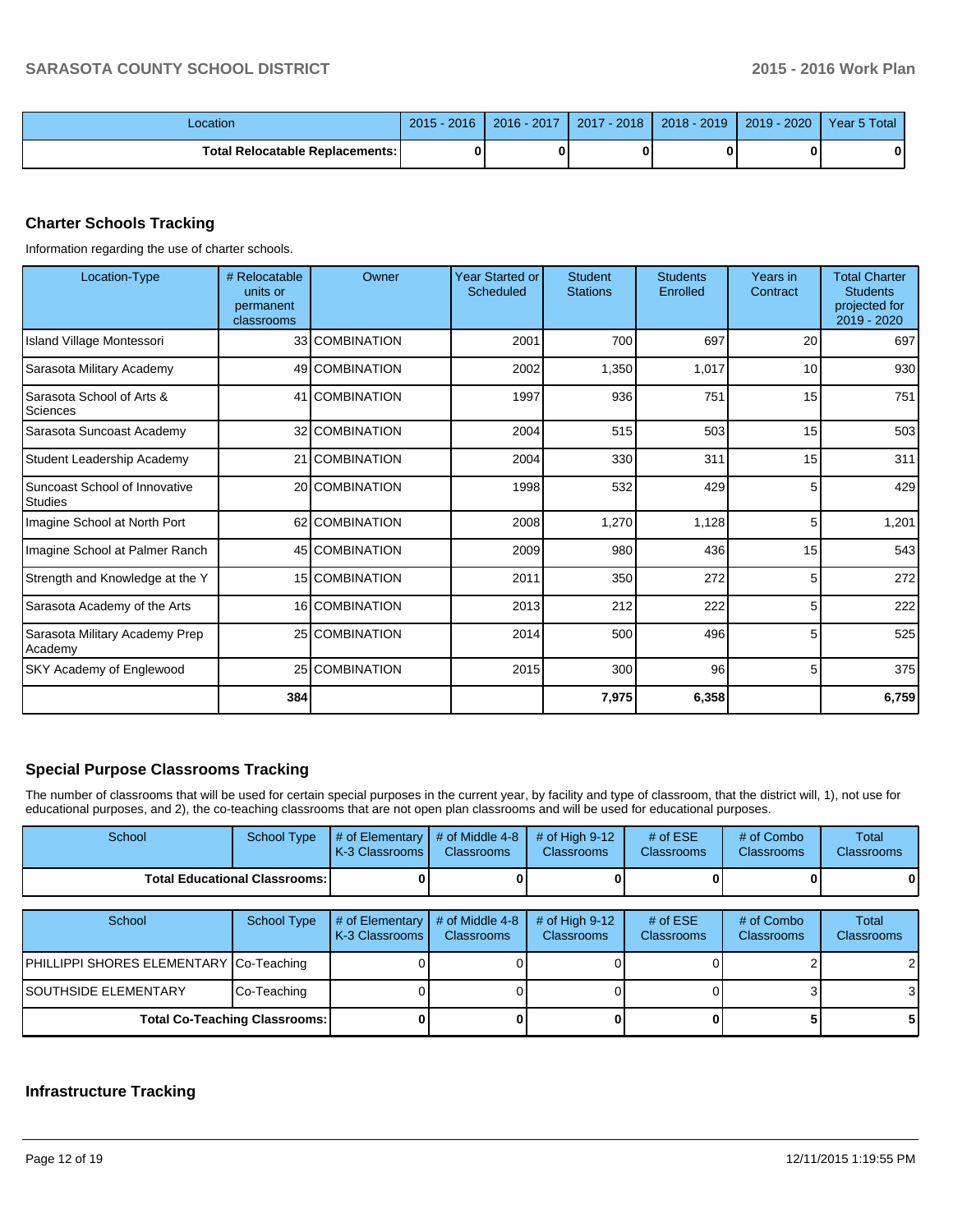**Necessary offsite infrastructure requirements resulting from expansions or new schools. This section should include infrastructure information related to capacity project schedules and other project schedules (Section 4).**

None

**Proposed location of planned facilities, whether those locations are consistent with the comprehensive plans of all affected local governments, and recommendations for infrastructure and other improvements to land adjacent to existing facilities. Provisions of 1013.33(12), (13) and (14) and 1013.36 must be addressed for new facilities planned within the 1st three years of the plan (Section 5).**

N/A

**Consistent with Comp Plan?** Yes

#### **Net New Classrooms**

The number of classrooms, by grade level and type of construction, that were added during the last fiscal year.

| List the net new classrooms added in the 2014 - 2015 fiscal year.                                                                                       |                               |                            |                                |                        | year.                        | List the net new classrooms to be added in the 2015 - 2016 fiscal      |                                |                        |
|---------------------------------------------------------------------------------------------------------------------------------------------------------|-------------------------------|----------------------------|--------------------------------|------------------------|------------------------------|------------------------------------------------------------------------|--------------------------------|------------------------|
| "Classrooms" is defined as capacity carrying classrooms that are added to increase<br>capacity to enable the district to meet the Class Size Amendment. |                               |                            |                                |                        |                              | Totals for fiscal year 2015 - 2016 should match totals in Section 15A. |                                |                        |
| Location                                                                                                                                                | $2014 - 2015 \#$<br>Permanent | $2014 - 2015$ #<br>Modular | $2014 - 2015$ #<br>Relocatable | $2014 - 2015$<br>Total | $2015 - 2016$ #<br>Permanent | 2015 - 2016 #<br>Modular                                               | $2015 - 2016$ #<br>Relocatable | $2015 - 2016$<br>Total |
| Elementary (PK-3)                                                                                                                                       |                               |                            |                                |                        |                              |                                                                        |                                |                        |
| Middle (4-8)                                                                                                                                            |                               |                            |                                |                        |                              |                                                                        |                                |                        |
| High (9-12)                                                                                                                                             |                               |                            |                                |                        |                              |                                                                        |                                |                        |
|                                                                                                                                                         |                               |                            |                                |                        |                              |                                                                        |                                | 0                      |

#### **Relocatable Student Stations**

Number of students that will be educated in relocatable units, by school, in the current year, and the projected number of students for each of the years in the workplan.

| <b>Site</b>                    | $2015 - 2016$ | $2016 - 2017$ | 2017 - 2018 | $2018 - 2019$    | 2019 - 2020 | 5 Year Average  |
|--------------------------------|---------------|---------------|-------------|------------------|-------------|-----------------|
| <b>IBROOKSIDE MIDDLE</b>       |               |               |             | $\Omega$         |             | $\overline{0}$  |
| <b>IENGLEWOOD ELEMENTARY</b>   | 54            | 34            | 20          | 20               | 20          | 30 <sup>1</sup> |
| <b>FRUITVILLE ELEMENTARY</b>   | 227           | 25            | 25          | 25               | 25          | 65              |
| <b>IMCINTOSH MIDDLE</b>        | 66            | <sup>0</sup>  | 0           | $\Omega$         | 0           | 13              |
| PHILLIPPI SHORES ELEMENTARY    |               |               | 0           | $\Omega$         | 0           | $\overline{0}$  |
| <b>RIVERVIEW SENIOR HIGH</b>   |               | U             |             | $\Omega$         | 0           | $\overline{0}$  |
| <b>IBOOKER MIDDLE</b>          |               | U             | 0           | $\Omega$         | 0           | $\Omega$        |
| INORTH PORT SENIOR HIGH        | 50            |               |             | $\Omega$         | O           | 10 <sup>1</sup> |
| LAUREL NOKOMIS SCHOOL          | 278           | 314           | 314         | 314              | 314         | 307             |
| ISARASOTA MIDDLE               | 110           | 110           | 110         | 110 <sup>1</sup> | 110         | 110             |
| <b>TOLEDO BLADE ELEMENTARY</b> | 134           | 74            | 74          | 74               | 74          | 86              |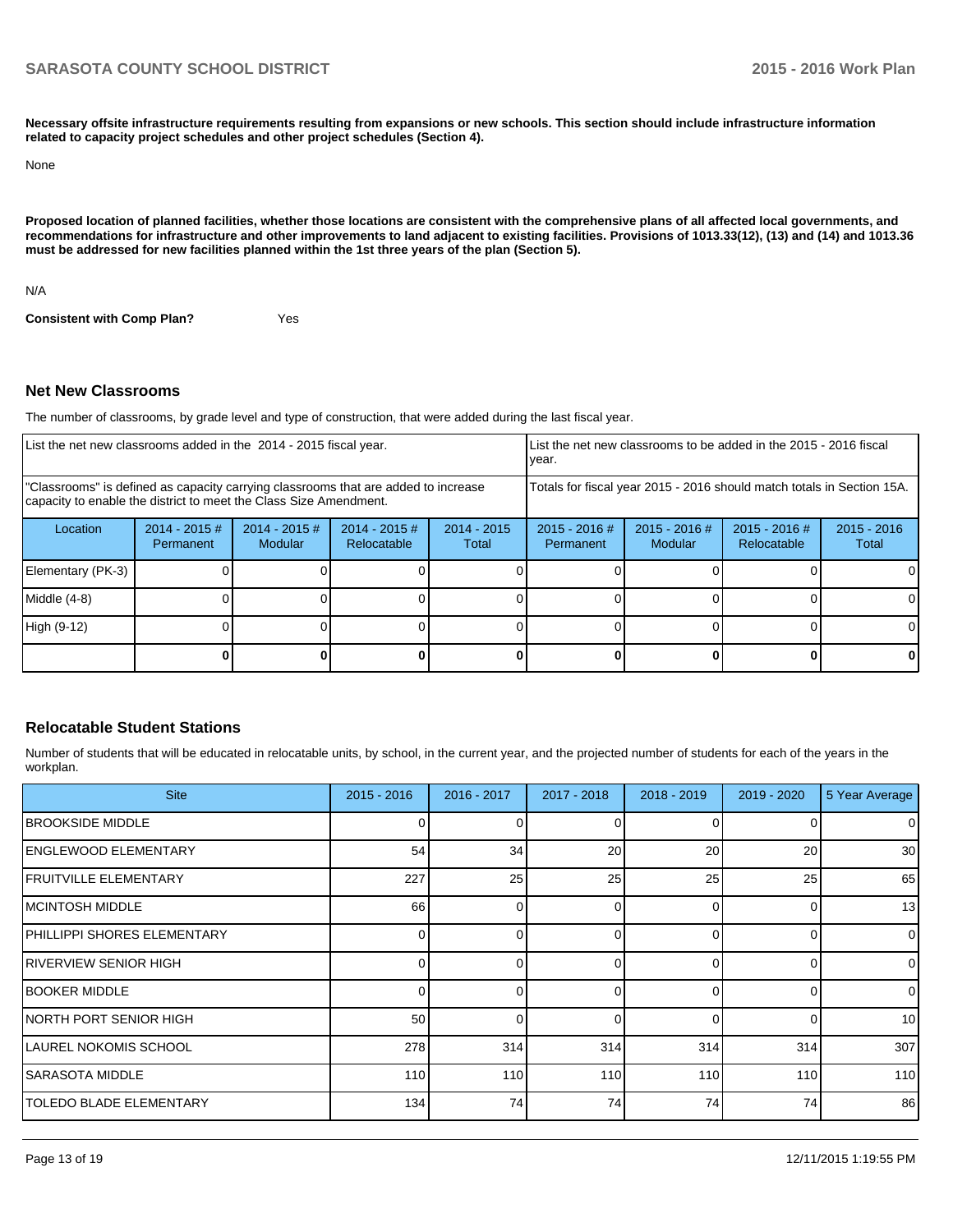| <b>SARASOTA SENIOR HIGH</b>                       | 125    | 0       | 0           | $\overline{0}$ | $\overline{0}$ | 25             |
|---------------------------------------------------|--------|---------|-------------|----------------|----------------|----------------|
| BAY HAVEN SCHOOL OF BASICS PLUS                   | 0      | 0       | 0           | $\overline{0}$ | 0              | $\overline{0}$ |
| BOOKER SENIOR HIGH                                | 0      | 0       | 0           | $\overline{0}$ | 0              | $\overline{0}$ |
| <b>BRENTWOOD ELEMENTARY</b>                       | 0      | 0       | $\mathbf 0$ | $\overline{0}$ | 0              | $\overline{0}$ |
| <b>EMMA E BOOKER ELEMENTARY</b>                   | 190    | 64      | 44          | 44             | 44             | 77             |
| <b>CRANBERRY ELEMENTARY</b>                       | 196    | 44      | 24          | 24             | 24             | 62             |
| <b>TATUM RIDGE ELEMENTARY</b>                     | 96     | 32      | 32          | 32             | 32             | 45             |
| LAMARQUE ELEMENTARY                               | 307    | 191     | 191         | 191            | 191            | 214            |
| ALTA VISTA ELEMENTARY                             | 0      | 0       | 0           | $\Omega$       | 0              | $\overline{0}$ |
| PINE VIEW SCHOOL                                  | 692    | 489     | 489         | 489            | 489            | 530            |
| <b>VENICE MIDDLE</b>                              | 418    | 278     | 278         | 250            | 250            | 295            |
| <b>GLENALLEN ELEMENTARY</b>                       | 90     | 30      | 30          | 30             | 30             | 42             |
| LAKEVIEW ELEMENTARY                               | 292    | 228     | 228         | 228            | 228            | 241            |
| <b>TAYLOR RANCH ELEMENTARY</b>                    | 152    | 196     | 196         | 196            | 196            | 187            |
| <b>HERON CREEK MIDDLE</b>                         | 22     | 38      | 38          | 0              | 0              | 20             |
| <b>WILKINSON ELEMENTARY</b>                       | 0      | 0       | $\mathbf 0$ | $\overline{0}$ | 0              | $\overline{0}$ |
| OAK PARK SCHOOL                                   | 110    | 60      | 60          | 60             | 60             | 70             |
| <b>TRIAD</b>                                      | 94     | 75      | 75          | 75             | 75             | 79             |
| <b>ASHTON ELEMENTARY</b>                          | 212    | 212     | 212         | 212            | 212            | 212            |
| <b>GARDEN ELEMENTARY</b>                          | 269    | 149     | 149         | 149            | 149            | 173            |
| SARASOTA TECHNICAL INSTITUTE                      | 90     | 50      | 50          | 50             | 50             | 58             |
| <b>SOUTHSIDE ELEMENTARY</b>                       | 47     | 0       | 0           | $\Omega$       | 0              | 9              |
| <b>TUTTLE ELEMENTARY</b>                          | 118    | 118     | 118         | 118            | 118            | 118            |
| <b>VENICE ELEMENTARY</b>                          | 18     | 18      | 18          | 18             | 18             | 18             |
| <b>VENICE SENIOR HIGH</b>                         | 0      | 0       | 0           | 0              | 0              | $\overline{0}$ |
| <b>GOCIO ELEMENTARY</b>                           | 485    | 172     | 172         | 172            | 172            | 235            |
| <b>GULF GATE ELEMENTARY</b>                       | 0      | 0       | $\mathbf 0$ | $\overline{0}$ | 0              | $\overline{0}$ |
| WOODLAND MIDDLE SCHOOL                            | 0      | 0       | 0           | $\overline{0}$ | 0              | $\overline{0}$ |
| SUNCOAST POLYTECHNICAL HIGH SCHOOL                | 0      | 0       | $\mathbf 0$ | $\overline{0}$ | 0              | $\overline{0}$ |
| <b>ATWATER ELEMENTARY</b>                         | 0      | 0       | $\mathbf 0$ | $\overline{0}$ | 0              | $\overline{0}$ |
| Totals for SARASOTA COUNTY SCHOOL DISTRICT        |        |         |             |                |                |                |
| Total students in relocatables by year.           | 4,942  | 3,001   | 2,947       | 2,881          | 2,881          | 3,330          |
| Total number of COFTE students projected by year. | 35,477 | 35,703  | 35,841      | 35,976         | 36,348         | 35,869         |
| Percent in relocatables by year.                  | 14 %   | $8\ \%$ | 8%          | 8 %            | 8%             | 9%             |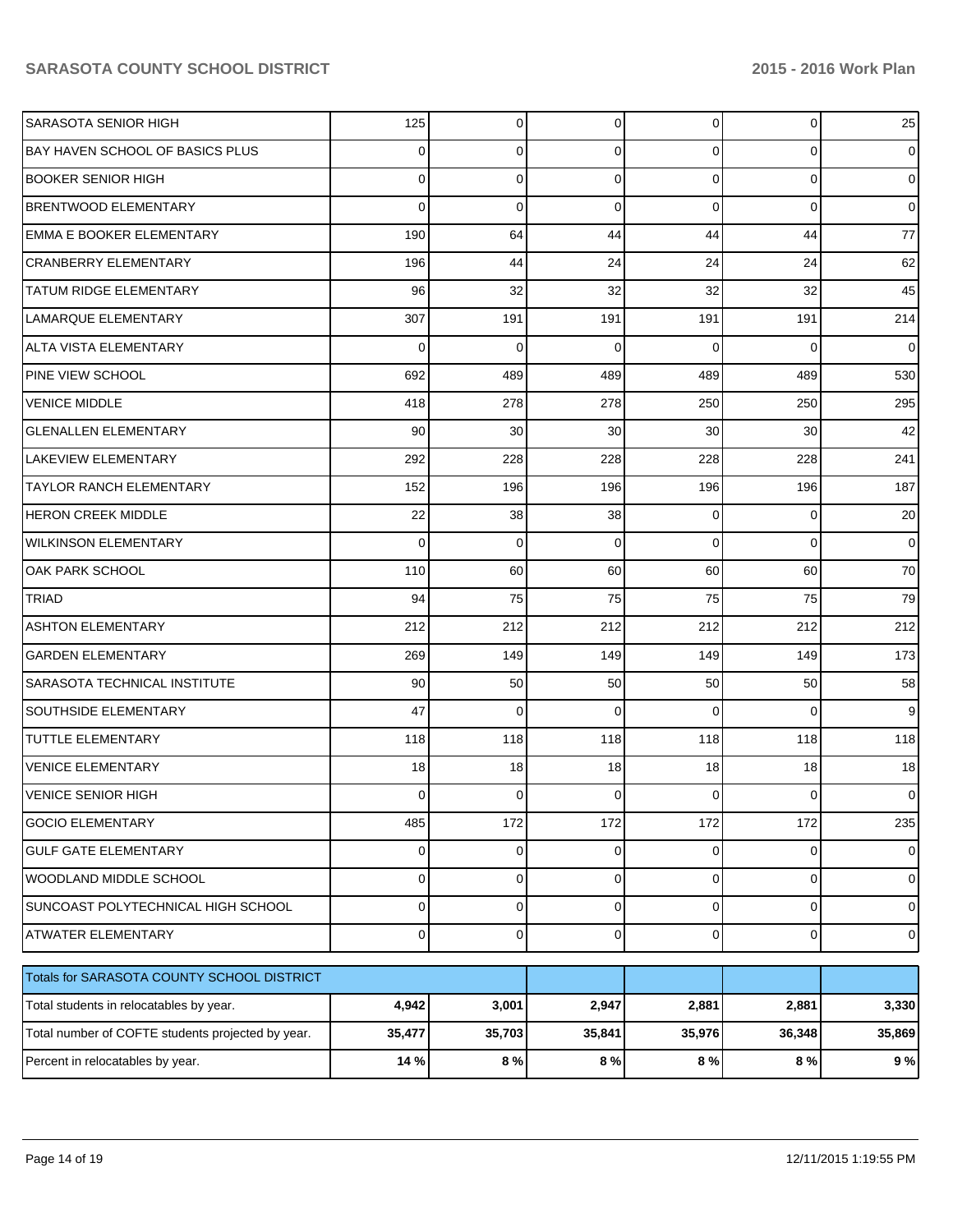# **Leased Facilities Tracking**

Exising leased facilities and plans for the acquisition of leased facilities, including the number of classrooms and student stations, as reported in the educational plant survey, that are planned in that location at the end of the five year workplan.

| Location                        | # of Leased<br>Classrooms 2015 -<br>2016 | <b>FISH Student</b><br><b>Stations</b> | Owner            | # of Leased<br>Classrooms 2019 -<br>2020 | <b>FISH Student</b><br><b>Stations</b> |
|---------------------------------|------------------------------------------|----------------------------------------|------------------|------------------------------------------|----------------------------------------|
| ALTA VISTA ELEMENTARY           | 0                                        | $\Omega$                               |                  | $\Omega$                                 | $\overline{0}$                         |
| <b>PINE VIEW SCHOOL</b>         | $\Omega$                                 |                                        | 0 Mobile Modular |                                          | 123                                    |
| SARASOTA SENIOR HIGH            | 0                                        |                                        |                  | $\Omega$                                 | $\overline{0}$                         |
| BAY HAVEN SCHOOL OF BASICS PLUS | 0                                        | 0                                      |                  | 0                                        | $\overline{0}$                         |
| <b>BRENTWOOD ELEMENTARY</b>     | 0                                        | 0                                      |                  | 0                                        | $\overline{0}$                         |
| <b>BROOKSIDE MIDDLE</b>         | 0                                        | 0                                      |                  | 0                                        | $\overline{0}$                         |
| <b>ENGLEWOOD ELEMENTARY</b>     | 0                                        | 0                                      |                  | 0                                        | $\overline{0}$                         |
| <b>FRUITVILLE ELEMENTARY</b>    | 0                                        | 0                                      |                  | 0                                        | $\overline{0}$                         |
| MCINTOSH MIDDLE                 | 0                                        | 0                                      |                  | 0                                        | $\overline{0}$                         |
| PHILLIPPI SHORES ELEMENTARY     | $\Omega$                                 | 0                                      |                  | 0                                        | $\overline{0}$                         |
| <b>TUTTLE ELEMENTARY</b>        | 0                                        | 0                                      |                  | 0                                        | $\overline{0}$                         |
| VENICE ELEMENTARY               | 0                                        | 0                                      |                  | 0                                        | $\overline{0}$                         |
| VENICE SENIOR HIGH              | 0                                        | 0                                      |                  | 0                                        | $\overline{0}$                         |
| <b>GULF GATE ELEMENTARY</b>     | 0                                        | 0                                      |                  | 0                                        | $\overline{0}$                         |
| <b>WILKINSON ELEMENTARY</b>     | 0                                        | 0                                      |                  | 0                                        | $\overline{0}$                         |
| <b>TRIAD</b>                    | 0                                        | 0                                      |                  | 0                                        | $\overline{0}$                         |
| <b>ASHTON ELEMENTARY</b>        | 0                                        | 0                                      |                  | 0                                        | $\overline{0}$                         |
| <b>GARDEN ELEMENTARY</b>        | $\Omega$                                 | 0                                      |                  | 0                                        | $\overline{0}$                         |
| SARASOTA TECHNICAL INSTITUTE    | 0                                        | 0                                      |                  | 0                                        | $\overline{0}$                         |
| VENICE MIDDLE                   | $\Omega$                                 | 0                                      |                  | 0                                        | $\overline{0}$                         |
| <b>GLENALLEN ELEMENTARY</b>     | 0                                        | 0                                      |                  | 0                                        | $\overline{0}$                         |
| <b>LAKEVIEW ELEMENTARY</b>      | 0                                        | 0                                      |                  | 0                                        | $\overline{0}$                         |
| <b>TAYLOR RANCH ELEMENTARY</b>  | 0                                        | 0                                      |                  | 0                                        | $\overline{0}$                         |
| EMMA E BOOKER ELEMENTARY        | $\mathbf 0$                              | 0                                      |                  | 0                                        | $\overline{0}$                         |
| TOLEDO BLADE ELEMENTARY         | 0                                        | 0                                      |                  | 0                                        | $\overline{0}$                         |
| <b>BOOKER MIDDLE</b>            | $\mathbf 0$                              | 0                                      |                  | 0                                        | $\overline{0}$                         |
| NORTH PORT SENIOR HIGH          | $\pmb{0}$                                | 0                                      |                  | 0                                        | $\overline{0}$                         |
| <b>HERON CREEK MIDDLE</b>       | $\mathbf 0$                              | 0                                      |                  | 0                                        | $\overline{0}$                         |
| CRANBERRY ELEMENTARY            | 0                                        | 0                                      |                  | 0                                        | $\overline{0}$                         |
| TATUM RIDGE ELEMENTARY          | $\mathbf 0$                              | 0                                      |                  | 0                                        | $\overline{0}$                         |
| LAMARQUE ELEMENTARY             | $\pmb{0}$                                | 0                                      |                  | 0                                        | $\overline{0}$                         |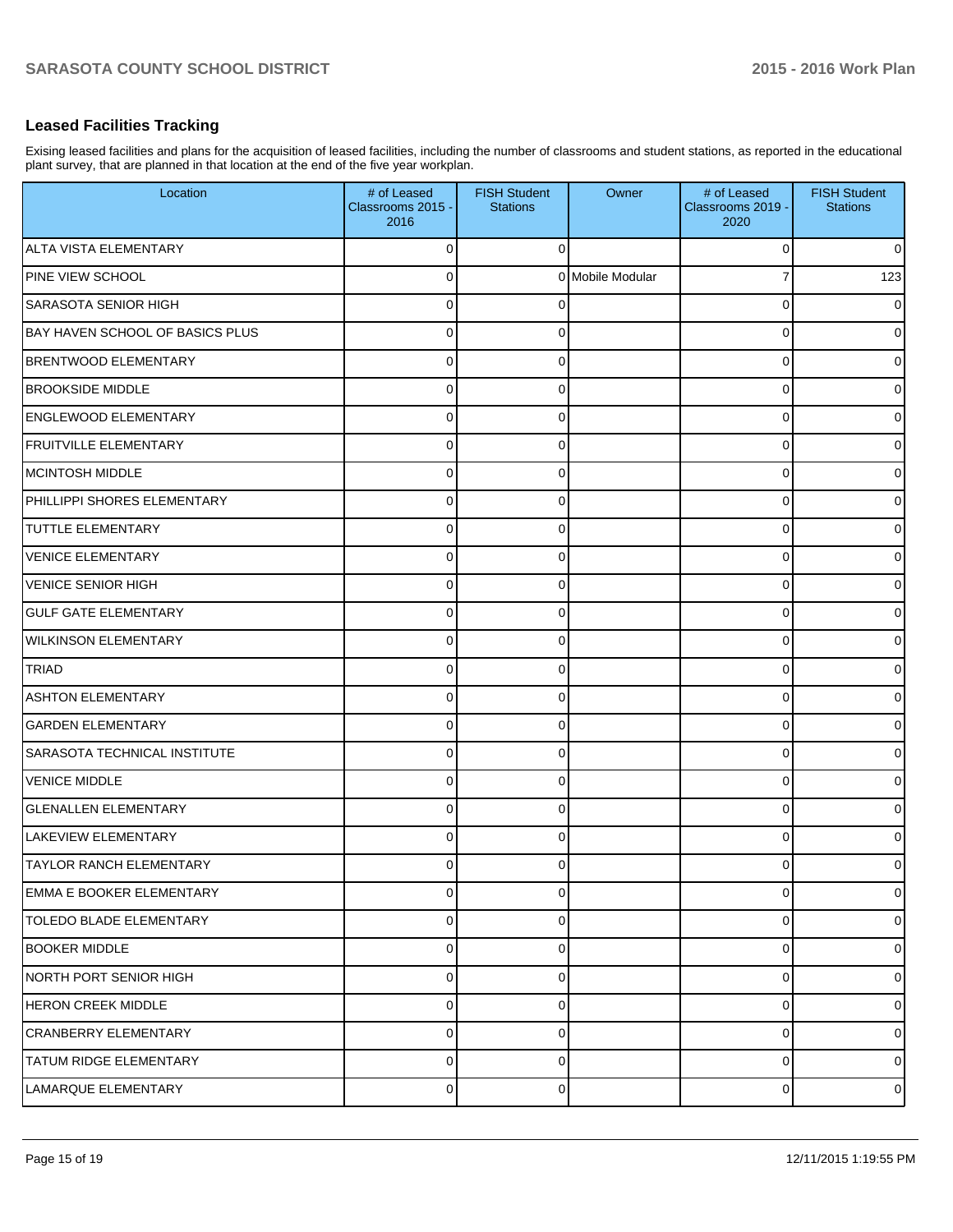| WOODLAND MIDDLE SCHOOL             |  |  | 0        |
|------------------------------------|--|--|----------|
| SUNCOAST POLYTECHNICAL HIGH SCHOOL |  |  | 0        |
| <b>ATWATER ELEMENTARY</b>          |  |  | 0        |
| BOOKER SENIOR HIGH                 |  |  | 0        |
| RIVERVIEW SENIOR HIGH              |  |  | 0        |
| <b>SOUTHSIDE ELEMENTARY</b>        |  |  | 0        |
| <b>GOCIO ELEMENTARY</b>            |  |  | $\Omega$ |
| OAK PARK SCHOOL                    |  |  | 0        |
| LAUREL NOKOMIS SCHOOL              |  |  | 0        |
| <b>SARASOTA MIDDLE</b>             |  |  | 0        |
|                                    |  |  | 123      |

#### **Failed Standard Relocatable Tracking**

Relocatable units currently reported by school, from FISH, and the number of relocatable units identified as 'Failed Standards'.

Nothing reported for this section.

# **Planning**

#### **Class Size Reduction Planning**

**Plans approved by the school board that reduce the need for permanent student stations such as acceptable school capacity levels, redistricting, busing, year-round schools, charter schools, magnet schools, public-private partnerships, multitrack scheduling, grade level organization, block scheduling, or other alternatives.**

Sarasota County Public Schools are using these strategies: (a) considering any charter school applications for the 2015-16 SY; (b) conducting the yearly underand over-enrollment analyses to determine if redistricting or other measures are needed to better utilize space;(c) implementing the Archibus software system to better track classroom utilization; and (d) continuing our own district Virtual School.

#### **School Closure Planning**

**Plans for the closure of any school, including plans for disposition of the facility or usage of facility space, and anticipated revenues.**

The district has no plans to close any schools over the next five years.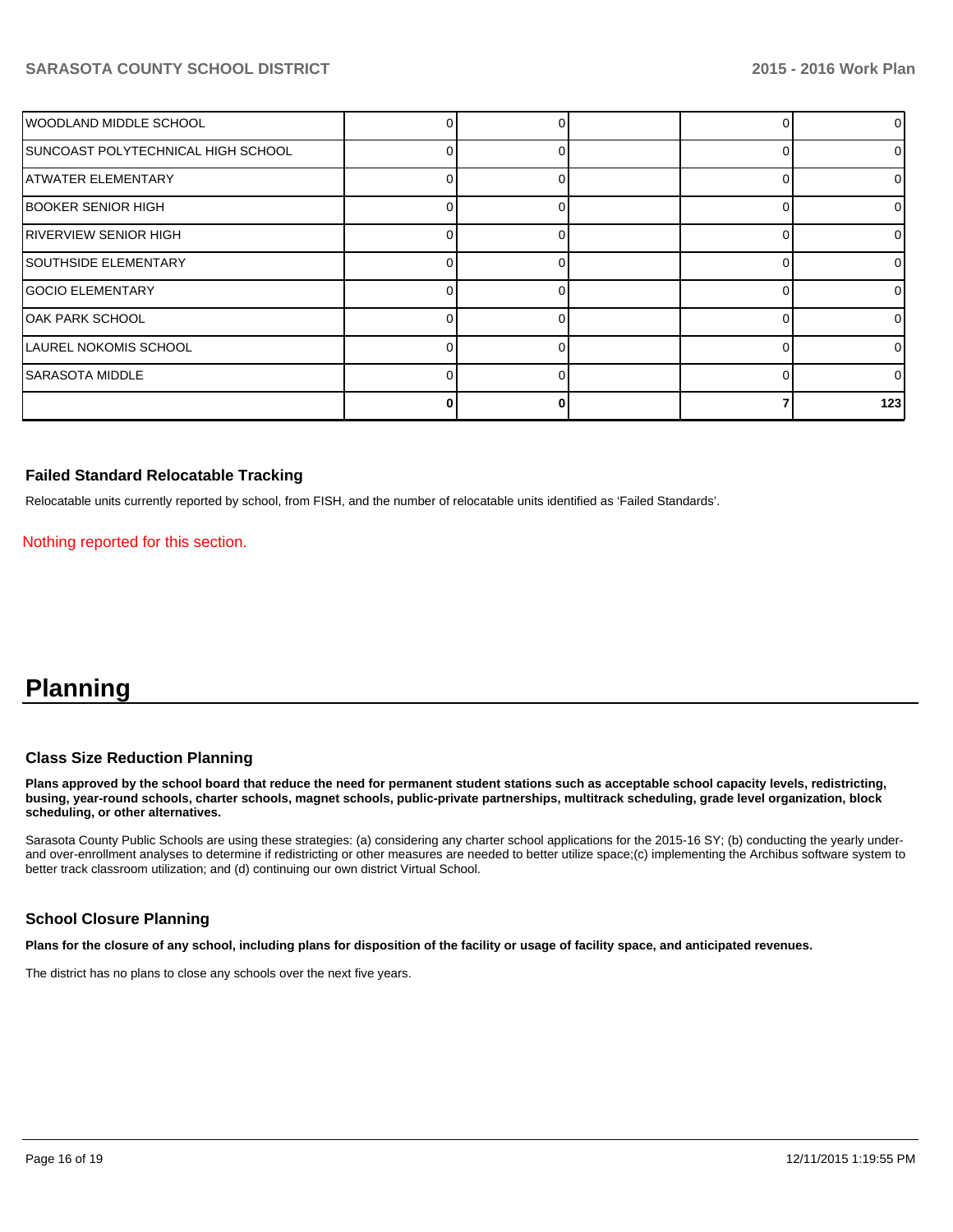# **Long Range Planning**

#### **Ten-Year Maintenance**

District projects and locations regarding the projected need for major renovation, repair, and maintenance projects within the district in years 6-10 beyond the projects plans detailed in the five years covered by the work plan.

| Project               | 2019 - 2020 / 2024 - 2025<br><b>Projected Cost</b> |
|-----------------------|----------------------------------------------------|
| I Routine Maintenance | \$82,173,329                                       |
|                       | \$82,173,329                                       |

## **Ten-Year Capacity**

Schedule of capital outlay projects projected to ensure the availability of satisfactory student stations for the projected student enrollment in K-12 programs for the future 5 years beyond the 5-year district facilities work program.

| Project       | Location, Community, Quadrant or other<br>general location | 2019 - 2020 / 2024 - 2025<br><b>Projected Cost</b> |
|---------------|------------------------------------------------------------|----------------------------------------------------|
| Elementary    | North Port                                                 | \$28,000,000                                       |
| Elementary    | Venice                                                     | \$30,000,000                                       |
| Elementary    | Mid County                                                 | \$34,000,000                                       |
| High School   | Mid County                                                 | \$111,000,000                                      |
| Elementary    | North County                                               | \$37,000,000                                       |
| Middle School | Mid County                                                 | \$62,000,000                                       |
|               |                                                            | \$302,000,000                                      |

# **Ten-Year Planned Utilization**

Schedule of planned capital outlay projects identifying the standard grade groupings, capacities, and planned utilization rates of future educational facilities of the district for both permanent and relocatable facilities.

| <b>Grade Level Projections</b>  | <b>FISH</b><br><b>Student</b><br><b>Stations</b> | Actual 2014 -<br>2015 FISH<br>Capacity | Actual<br>$2014 -$<br>2015<br><b>COFTE</b> | Actual 2014 - 2015<br><b>Utilization</b> | Actual 2015 - 2016 / 2024 - 2025 new<br>Student Capacity to be added/removed | <b>I</b> Projected 2024 - Projected 2024 -<br>2025 COFTE | 2025 Utilization |
|---------------------------------|--------------------------------------------------|----------------------------------------|--------------------------------------------|------------------------------------------|------------------------------------------------------------------------------|----------------------------------------------------------|------------------|
| Elementary - District<br>Totals | 24.832                                           | 24.832                                 | 15.811.00                                  | 63.67 %                                  | 3.880                                                                        | 21,000                                                   | 73.14 %          |
| Middle - District Totals        | 18.010                                           | 16.205                                 | 10.232.00                                  | 63.14 %                                  | 1.000                                                                        | 9.800                                                    | 56.96 %          |
| High - District Totals          | 21.360                                           | 20.290                                 | 9.872.00                                   | 48.65 %                                  | 2,000                                                                        | 10,000                                                   | 44.86 %          |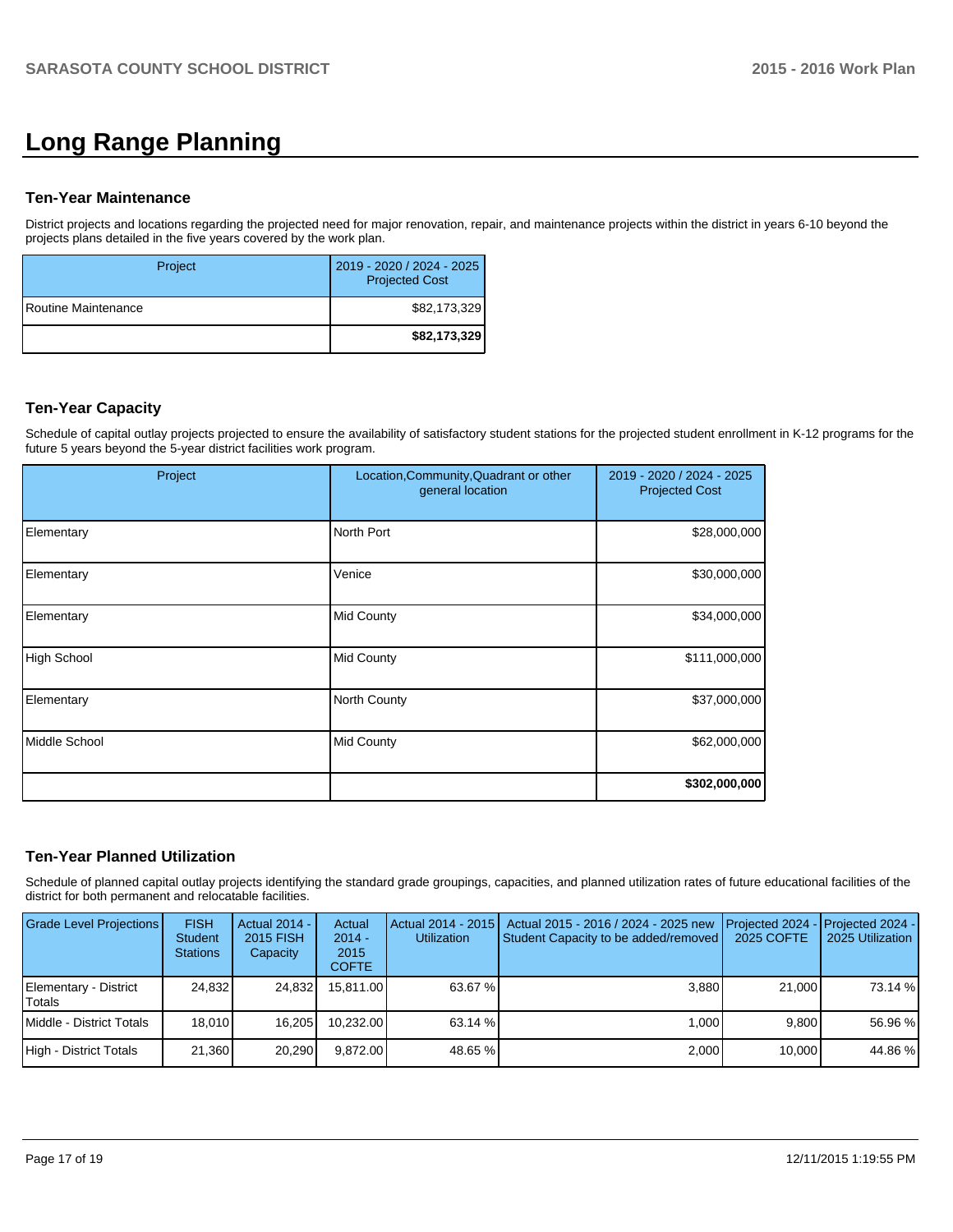| Other<br>ESE, etc | 5,342  | 4,971  | .014.00   | 20.40 % |       | .131   | 22.75 % |
|-------------------|--------|--------|-----------|---------|-------|--------|---------|
|                   | 69,544 | 66,298 | 36,929.00 | 55.70 % | 6,880 | 41,931 | 57.30 % |

**Combination schools are included with the middle schools for student stations, capacity, COFTE and utilization purposes because these facilities all have a 90% utilization factor. Use this space to explain or define the grade groupings for combination schools.**

Laurel Nokomis is a K-8 school. Pine View School is at 2-12 school. Oak Park is a K-12 ESE Center School.

#### **Ten-Year Infrastructure Planning**

**Proposed Location of Planned New, Remodeled, or New Additions to Facilities in 06 thru 10 out years (Section 28).**

Due to an upward development trend of primarily large scale projects, the District will need to add four elementary schools: one in Venice, one in the Mid County area, one in Lakewood Ranch and one in North Port. In addition, the District will need to add one high school and one middle school in the Mid County area.

Plans for closure of any school, including plans for disposition of the facility or usage of facility space, and anticipated revenues in the 06 thru 10 out **years (Section 29).**

Nothing reported for this section.

#### **Twenty-Year Maintenance**

District projects and locations regarding the projected need for major renovation, repair, and maintenance projects within the district in years 11-20 beyond the projects plans detailed in the five years covered by the work plan.

| Project             | 2024 - 2025 / 2034 - 2035 Projected Cost |
|---------------------|------------------------------------------|
| Routine Maintenance | \$185.771.943                            |
|                     | \$185,771,943                            |

#### **Twenty-Year Capacity**

Schedule of capital outlay projects projected to ensure the availability of satisfactory student stations for the projected student enrollment in K-12 programs for the future 11-20 years beyond the 5-year district facilities work program.

| Project     | Location, Community, Quadrant or other<br>general location | 2024 - 2025 / 2034 - 2035<br><b>Projected Cost</b> |
|-------------|------------------------------------------------------------|----------------------------------------------------|
| High School | North Port                                                 | \$121,000,000                                      |
| Elementary  | North Port                                                 | \$40,000,000                                       |
| Elementary  | North Port                                                 | \$43,000,000                                       |
| Elementary  | North Port                                                 | \$46,000,000                                       |